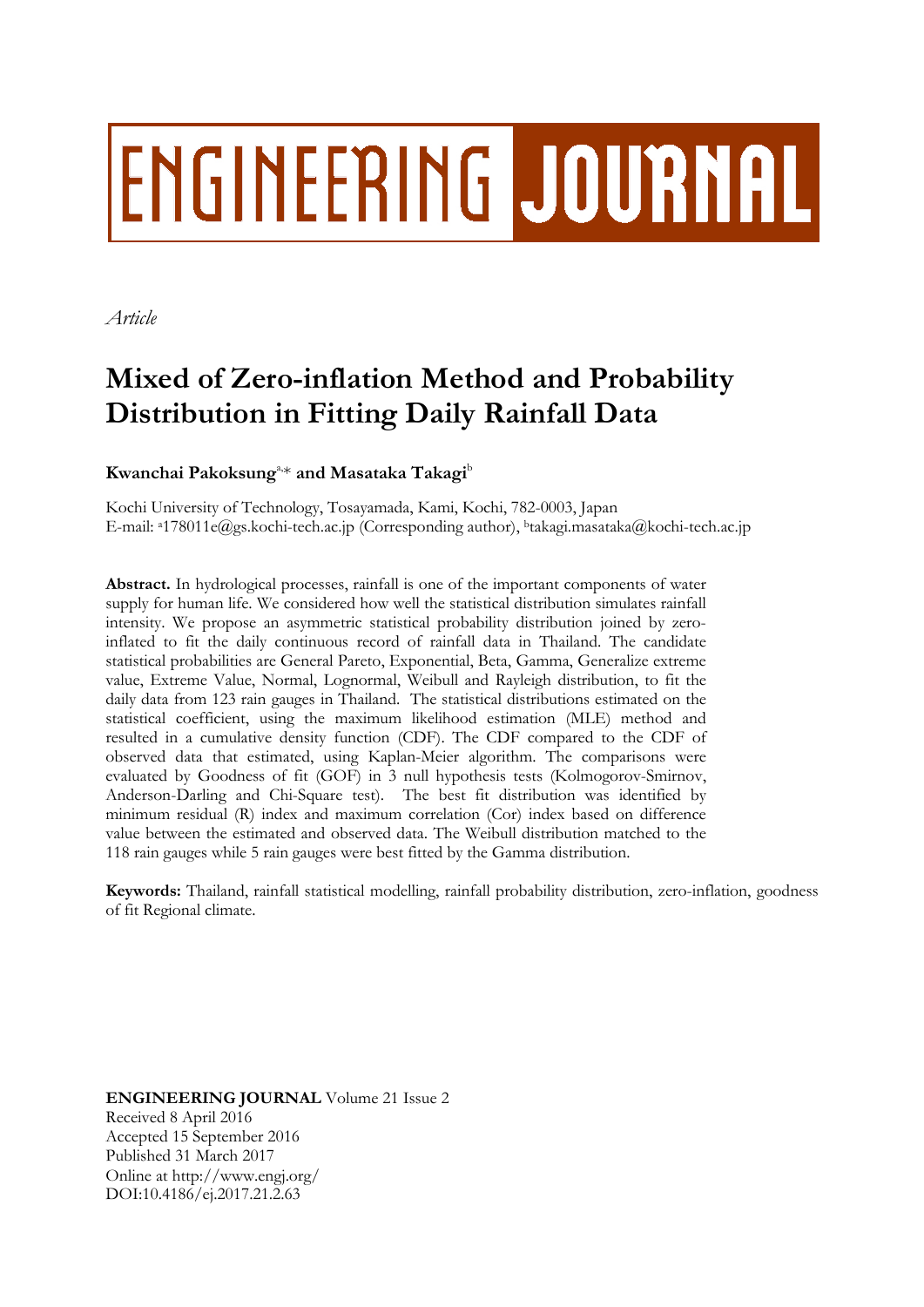#### **1. Introduction**

In hydrology systems, rainfall is usually considered as the main part. Most research questions and considers the best statistical distributions to model rainfall intensity in a continuous record, while the earlier research has already analyzed only rainfall event (e.g. [1]; [2]; [3]). The distributions (Generalized-Pareto Exponential Beta, and Gamma) used to simulate hourly rainfall data from twelve stations in Peninsular Malaysia. The results suggested that the Generalized-Pareto is the best model to check from 3 Goodness-of-fit tests, Kolmogorov-Smirnov Anderson-Darling and Chi-Square [1]. The normal transform distribution, Lognormal Skew-normal and mixed Lognormal, modeled daily rainfall data. The mixed Lognormal proposed as a suitable model for the daily rainfall data for Peninsular Malaysia [2]. Leakage-law distribution identified as the best-fit distribution of monthly rainfall data in Northeast Thailand [3]. Their study collected daily rainfall data from 65 rain gauges that have a 20-year monthly continuous record.

Several studies aimed to get the best distribution for continuous records. The statistic distribution, Kappa, Gamma, and Skewed normal, simulated data with 237 rain gauges across 49 America states. Their research report that the Kappa and Skewed normal distributions are better than the Gamma for simulation of daily data in a continuous series and only wet days [4]. Several types of mixed distribution used to find the best fit evaluated by the Akaike Information Criterion (AIC). They claimed that the mixed Lognormal outperform the other distributions (mixed Exponential Gamma, and Weibull) for continuous records in Peninsular Malaysia [5]. The continuous rainfall data, including zero data, can model to use mixed bivariate Log-normal distribution. In order to explain hydrology systems with drought or climate change effects, the zero rainfall value is one important point [6]. A zero-inflated generalized by Poisson regression distribution used to measure data [7].

Analysis of precipitation can be separated in two characteristics, occurrence and amount. The precipitation occurrence is an order of wet and dry days but the amount of precipitation models the wet days in occurring [4]. The statistical distribution such as Gamma, Exponential, Weibull, and Lognormal are applied to fit the precipitation amount that have mention on above. However, the most common distribution, the Gamma, have be implemented to fit the precipitation amount based on the wet days [5]. Several studies have researched on investigation the best distribution of precipitation amount. On hourly precipitation data, modified exponential distribution has been recommended and compared with ordinary exponential, gamma and Weibull [1]. The modified lognormal is applied to fit in the daily rainfall data to compare to ordinary lognormal [5]. However, the previous studies have been considered in the wet day that is not followed by the rainfall phenomenal [6]. It is not rain at all time. Then, its important point is to include the dry days (zero data) to explain the characteristic of drought and climate change is recommended.

The aim of our study is to decide how well the probability distributions model the daily rainfall data in the long time series scale as the continuous record. This study investigates the best-fit distribution of the continuous daily rainfall data in Thailand by using the statistical distributions joined by the zero-inflated method.

The study area characteristics described in section 2. We also give details on available Thailand rainfall data in this section. Section 3 presents our analysis of the data and our method for modeling continuous rainfall data using our stretched statistical distributions and evaluating the distributions using our hypothesis test and ranking method. The results and discussion are given in section 4, with consideration to the cumulative distribution function (CDF), evaluation value and model ranking, while section 5 will end with conclusions.

#### **2. Study Area**

Thailand located in Southeast Asia and divided into 76 provinces covering an area of 513,120 square kilometers. Figure 1 shows Thailand, which is bordered by Myanmar and Laos in the north, Laos and Cambodia in the east, the Gulf of Thailand and Malaysia in the south, and the Andaman Sea and the southern extremity of Myanmar in the west. Generally, the weather is hot and humid because Thailand's location is between 5-20 degrees north latitude (the Tropical zone) [8, 9]. Thailand's temperature normally ranges from 18 to 35 degrees Celsius and its annual rainfall ranges from 1,200 to 1,600 mm [10].

Rainfall in Thailand has three major sources, monsoon, the inter-tropical convergence zone and storms. Figure 1 shows the air streams that cause rainfall in Thailand. The monsoon in Thailand is seasonal, divided into two seasons, southwest monsoon and northeast monsoon [11]. The southwest monsoon, during which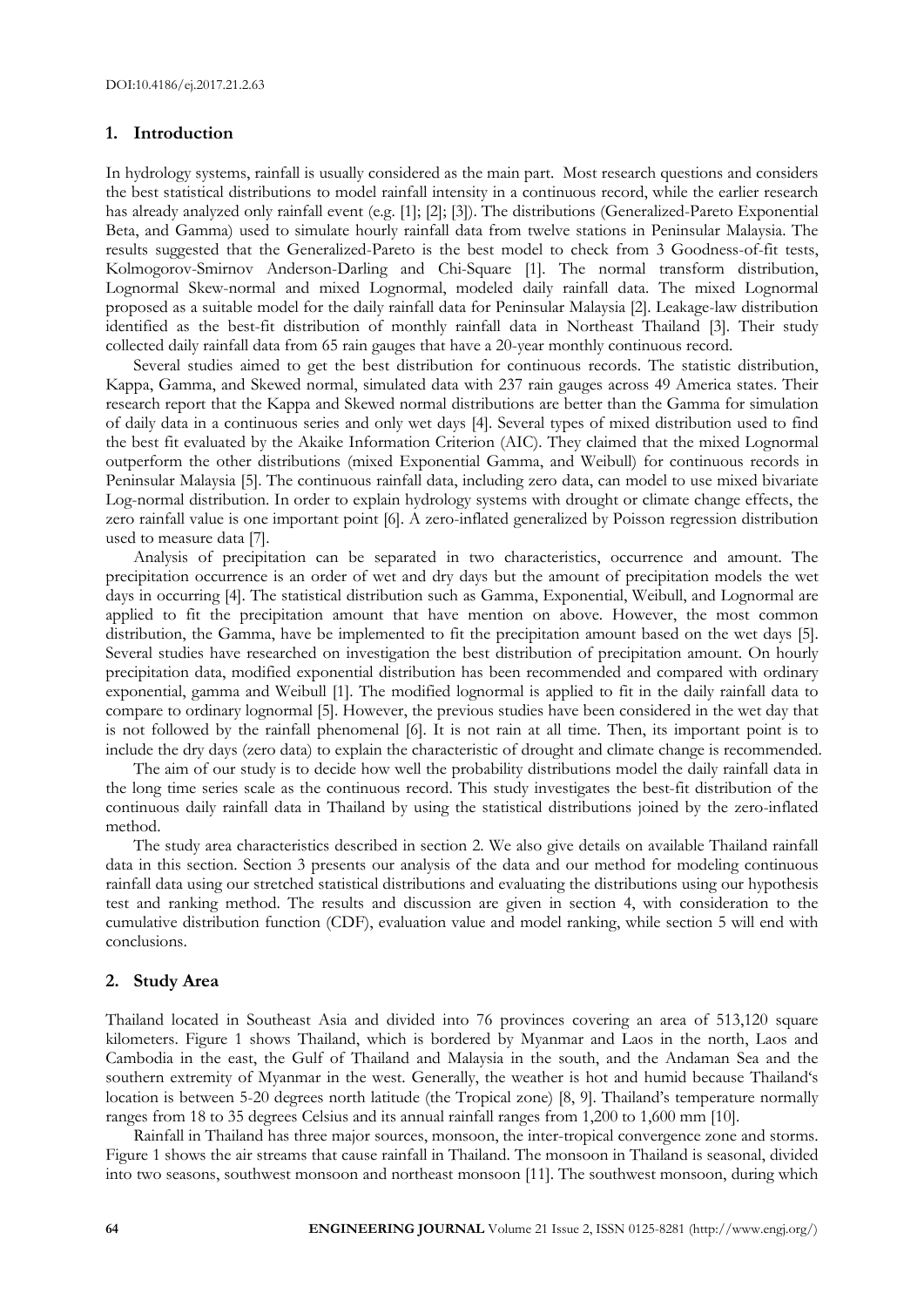a warm air brought from the Indian Ocean, starts in May and ends in October, occurring rainfall in the country [12]. The northeast monsoon begins in October and finishes in February and brings cold and dry air from the Chinese mainland.

The inter-tropical convergence zone (ITCZ), equatorial trough or monsoon trough, which in the equatorial area is the convergence zone of two trade winds, northeasterly and southeasterly [13]. The Low atmospheric pressure area stills in the ITCZ with warm humid air rising and then cooling to produce rainfall. In May, this ITCZ arrives first in central Thailand and then moves in a northerly direction to China around June. The ITCZ moves south from China in July, dominating northern and northeastern Thailand in August with its second arrival, and later covers central and eastern Thailand in September, moving to the south Thailand in November.

Tropical cyclones and thunderstorm are the storm types in Thailand, causing a huge yearly rainfall. The tropical cyclones in Thailand come from the Pacific Ocean and the Indian Ocean [14, 15]. The South China Sea originates most of the tropical cyclones, tropical depression, tropical storm, and typhoon, which travel westward to Vietnam, Laos, Cambodia and Thailand. These cyclones cross northern and north-eastern Thailand in June to August and later move southward covering the central and eastern part from September to October, traveling across the south in November and December. In April, some cyclones originate in the Gulf of Thailand move through the east side of southern Thailand to the Andaman Sea before the southwest monsoon. In May, the beginning of rainy season, Myanmar and Thailand, the lower of the north, central and south, affected from the tropical cyclones originating in the Bay of Bengal. Thunderstorms, which are local storms, occur in summer from March to April, causing from convection and a confluence of a cold and warm moist air.

#### **3. Material and Methods**

The aim of this study is to develop an asymmetric statistical distribution joined by the zero-inflated method to model daily rainfall intensity and find the best-fit distribution in Thailand. The method of determining the best model of daily rainfall organized as follows. The daily rainfall dataset was collected from observed rain gauges in Thailand that control the quality using the null value to remove a given year. The details are given in section a. An empirical cumulative distribution function (ECDF) represented by the referent dataset was analyzed by using the Kaplan-Meier method. We performed to improve the asymmetric statistical distribution equation with a zero-inflated algorithm to model the continuous data. This experiment used nine statistical distributions (Generalize Pareto (GP), Exponential (Exp), Beta, Gamma, Generalize extreme value (Gev), Extreme value (Ev), Log-normal, Weibull and Rayleigh distribution) that are usually used to model the rainfall data [4, 16, 17]. Details of mathematics equation are provided in section b. All distributions were evaluated by using the goodness of fit (GOF) and the residual (R) and correlation (Cor) coefficients were done by sorting the best fit distribution on each rain gauge.

#### **3.1. Datasets**

In this study, the daily rainfall data obtained from the Thai Meteorological Department Thailand. The data collected from 123 rain gauges across 73 provinces of Thailand, covering 43 years (1969-2011). Figure 2 shows the location of the collected rain gauges.

The mean record length is 37 years. The four rain gauges represented by highest annual averages are Klong Yai, Ranong, Takua Pa and Phriu Agromet over 3,000 mm/year. Because of the geographical location of these rain gauges, that located in orographic precipitation zone [18] and monsoon effect. In the middle of Thailand, covering 25 rain gauges in 3 parts, northern, northeastern and central part, have gotten the lowest annual rainfall. These rain gauges in the continental area of Southeast Asia, where the weather less affected from the monsoon [11].

The rain gauges are installed in the east coast of southern part Thailand where the rainfall gets higher annual rainfall greater than 2,000 mm/year because of the northeast monsoon. Also, the border of eastern and northeastern part receives a huge rainfall due to the effect of depression and typhoon from the South China Sea in the Pacific Ocean. Due to the effect of the southwest monsoon and Bengal cyclone, the west coast in the southern part obtains a huge annual precipitation represented by data of the Ranong and Takua Pa station. These 123 rain gauges simulated on statistical distribution to model the daily rainfall intensity.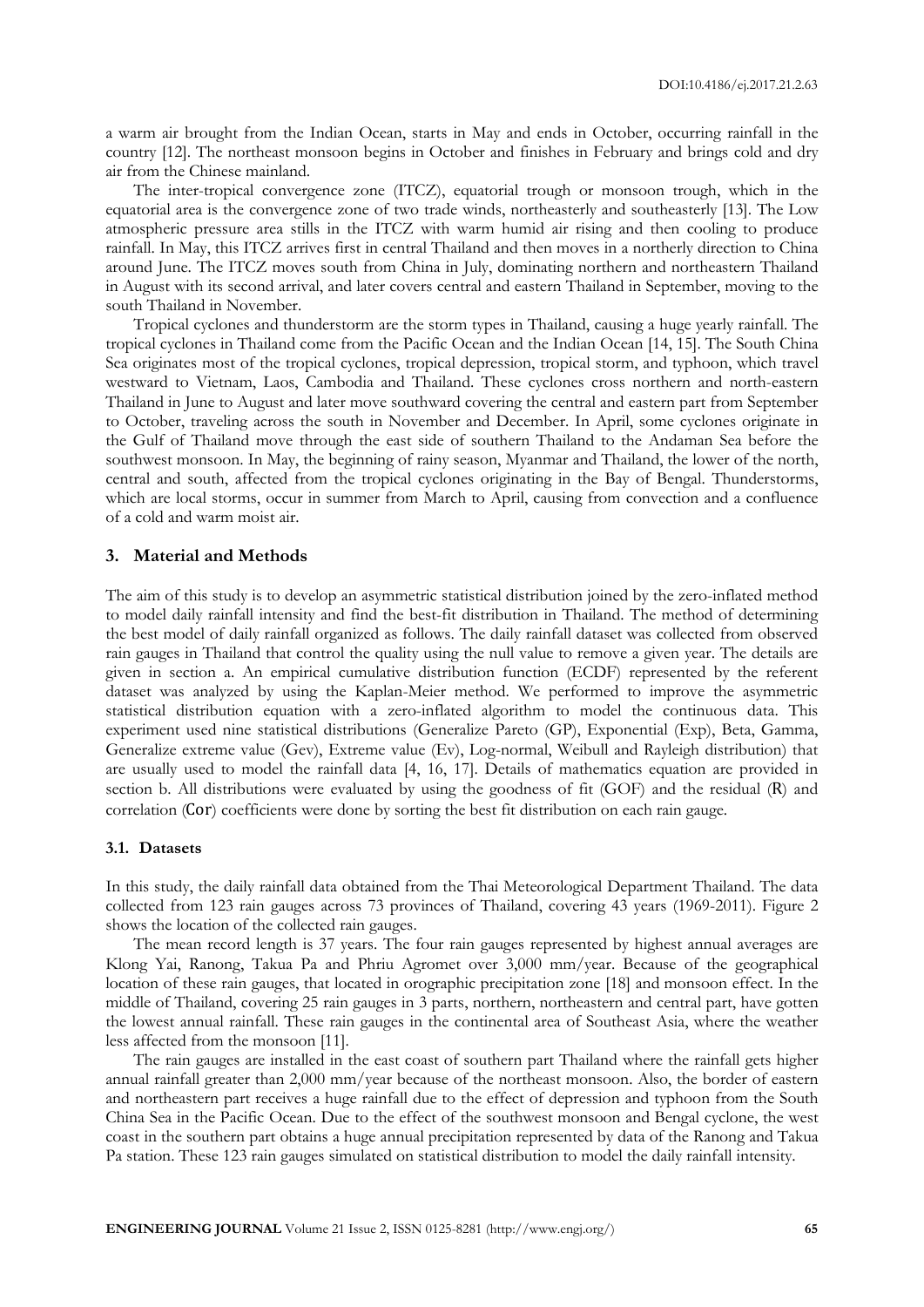#### **3.2. Modeling Daily Rainfall Data**

Daily observation rainfall data controlled a quality, using the null values. In this section, the continuous daily data analyzed and resulted in the cumulative distribution function (CDF). These data modeled, using nine statistical distributions.

We used the Kaplan-Meier method to estimate the ECDF represented by the observed data. The Kaplan-Meier (K-M) method, proposed by E. L. Kaplan and Paul Meier [19], is normally used for survival analysis in medical science, but is also applicable for time series data [20, 21] and rainfall data [22, 23]. This method summarized censored data and not assumed the value for constructing data distributions. The K-M method calculates the relative of data rank and statistical distribution based on right-censoring of the survival probability function.

Count variables, which have zero values for underlying probability distribution of counts, modeled using the zero-Inflated method. The zero-inflated method, proposed by J. Mullahy [24] and Diane Lambert [25] has applied in economics, medical, public health and hydrology [26, 27]. The method divided into two sub-models, probability distributions of zero data and positive data. The general formula of the zeroinflated is.

$$
P(Y = y) = \omega + (1 - \omega) \cdot f(y) \tag{1}
$$

where Y is the count data;  $\omega$  is the zero-inflation probability, and  $f(y)$  is the density of the count distribution.

The nine Candidate statistical distributions were Generalize Pareto, Exponential, Beta, Gamma, Generalize extreme value, Extreme value, Log Normal, Weibull and Rayleigh distribution. Table 1 shows the nine candidate distributions represented in a CDF form. The Generalize Pareto (GP) is the ones of continuous statistical distribution. The GP distribution, usually applies to fit tails of other distribution, is specific by two parameters, shape and scale, in this study. The Exponential (Exp) distribution is done by one parameter as the mean that have been widely used for continuous distribution. The Exp distribution is used to simulate the time lapsed during the event. The Beta distribution is also the continuous distribution, which have been defined by the interval value between 0 to 1. This distribution has been done by two parameters for this study. The two parameters Gamma distribution has been used in this study that has a relationship with the Beta distribution. The Generalize extreme value (Gev) distribution is modified from the extreme value theory that has been developed from the Gumbel and Weibull distribution. The Gev distribution has three parameters, shape, scale and location, to use for this study. The Extreme value (Ev) have used in this study is type I (Gumbel). The Ev distribution has two parameters, shape and scale, to form in fitting the maximum number of sampling distribution. The Log Normal distribution is the continuous probability distribution that is represented by logarithm of normal distribution. In this study, the distribution have two parameter, mean and standard deviation of random variable that its standard deviation is greater than 0. The Weibull distribution is generally contained by three parameter, shape, scale and location, but this study have used the 2-pameter Weibull. The used Weibull have with the location parameter that value is 0. The Rayleigh distribution is specific in positive value of random variable, have one parameter as shape parameter.

We applied these nine distributions with the zero-inflection value into Eq. (1) that have shown in Table 2. The resulted distributions could be used to fit continuous daily rainfall data. In this study, these distributions had shape parameter  $(a)$ , scale parameter  $(b)$ , location parameter  $(c)$ , and zero probability value( $w$ ). The parameters were estimated by using maximum likelihood estimation method ( $MLE$ ) that is occasionally used to optimize coefficient in statistical method [28]. The MLE is done by selecting a set of values of distribution parameters for underlying statistical distributions, where the selection parameter set maximizes the likelihood function [29–31]. The distribution parameters were searched to obtain results from the multi-dimension parameter sets [32].

The goodness-of-fit (GOF) test reveals how well a statistical distribution fits an observed data. The nine distributions were resulted by CDF using the parameters from MLE. The GOF test measures discrepancy between simulated and observed values [33]. This test can be applied in statistical hypothesis testing as a null hypothesis,  $H_0$  and  $H_1$  [16, 34]. The  $H_0$  is that the ECDF conform to the specific CDF, and the  $H_1$  is that ECDF does not conform to the specific CDF. In this study, we used 3 GOF tests (Kolmogorov-Smirnov, Anderson-Darling, and Chi-Square test) that were qualitatively controlled by significance level of 5% to screen out unsuitable distributions.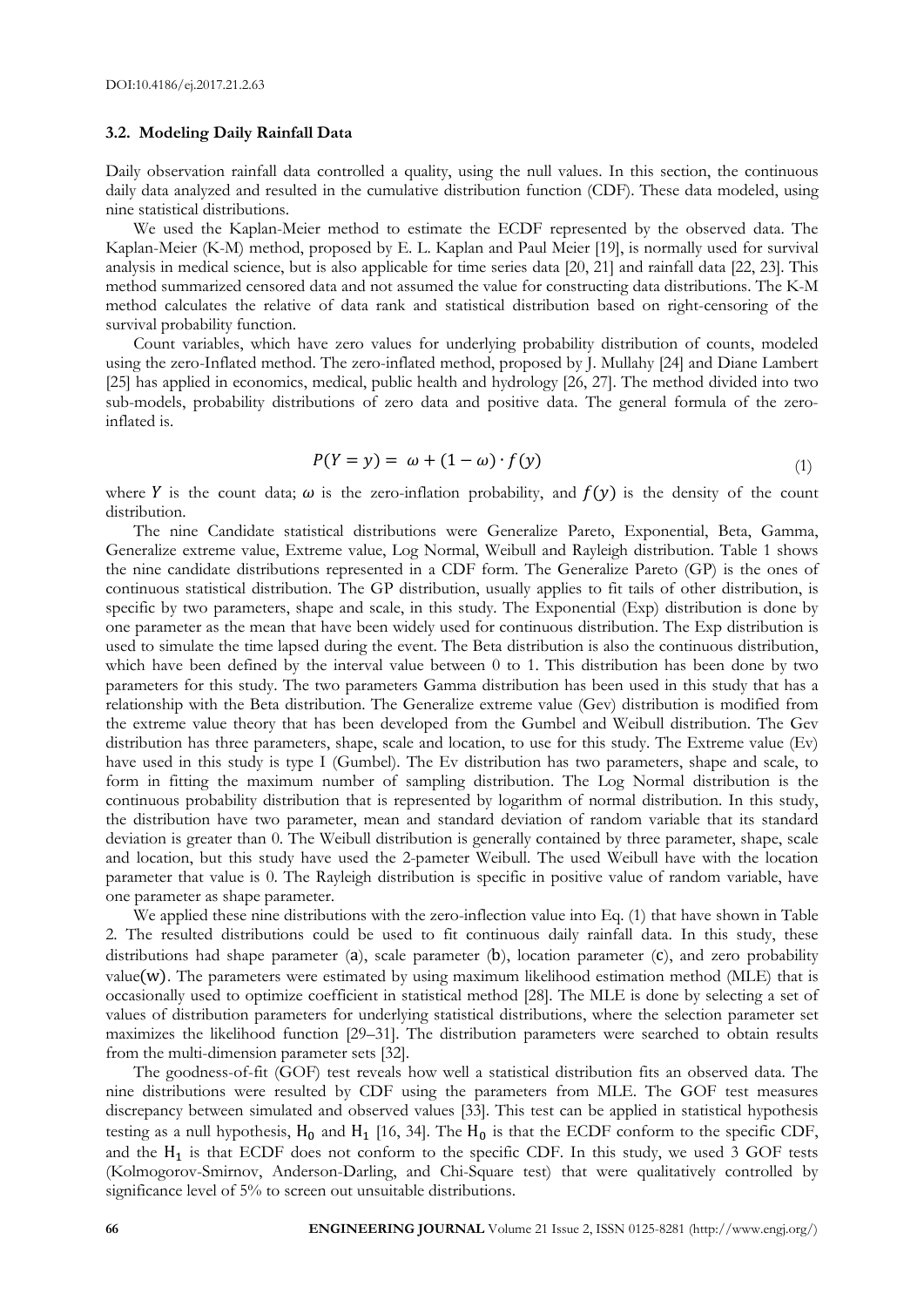Kolmogorov-Smirnov (K-S) test is a nonparametric test used to measure applicable continuous variable. The K-S test can be applied to evaluate the compatibility between empirical CDF  $(F(x))$  and theoretical CDF  $(G(x))$ . The K-S statistic value is based on a maximum vertical difference of the both function [35, 36]. Comparing  $F(x)$  and  $G(x)$ , the K-S statistic is

$$
D_{KS} = \max |F(X) - G(X)| \tag{3}
$$

Critical values of K-S test regarding the tested statistical distribution is rejected when the P-value of tested statistic is greater than the significance level of 5% that was mentioned in the previous paragraph. The P-value of the K-S test is

$$
Z_{K_{\infty}^S} = D_{K\mathcal{S}} \cdot \sqrt{n} \tag{4}
$$

$$
P(Z_{KS}) = 2 \cdot \sum_{k=1} (-1^{K-1} \cdot exp^{-2k^2 Z_{KS}^2})
$$
\n(5)

where  $n$  is a sample size of the CDF,  $Z_{KS}$  is the integral probability distribution.

Anderson-Darling (A-D) test, proposed by T. W. Anderson and D. A. Daring [37], is normally used for testing a specified statistical distribution. The A-D test is modified to give more weight for the tail of the K-S test. This test statistic is defined as

$$
A^{2} = -n - \frac{1}{n} \sum_{i=1}^{n} (2i - 1) \cdot [\ln F(X_{i}) + \ln(1 - F(X_{n-i+1}))]
$$
\n(6)

The A-D test is screened out an unsuitable distribution based on the significance level of 5% to mention on above. P-value of the A-D test is used to reject when it is less than the critical values at 5%. The P-value of the A-D test is

$$
P(A2) = [1 + exp(-1+1.25 \cdot \log(A2 + 4.48 \cdot A2))]-1
$$
 (7)

Chi-Square (C-S) test, developed by Pearson in 1900s is used to compare the statistical distribution and hypothesis test [38]. The C-S test is also a nonparametric statistical test, used like the K-S test to determine whether two or more classified data are independent or dependent [39]. This test is normally used to evaluate the fit model between simulated and observed value, statistic of the test is defined as

$$
\chi^2 = \sum_{i=1}^k \frac{(O_i - E_i)^2}{E_i} \tag{8}
$$

where  $O_i$  is the observed frequency for bin *i*,  $E_i$  is expected frequency for bin *i*The expected frequency is estimated by

$$
E_i = N[F(Y_u) - F(Y_l)] \tag{9}
$$

where F is the CDF of tested distribution,  $Y_u$  is the upper limit for *i*,  $Y_l$  is the lower limit for *i*, and N is the sample size. A P-value of C-S test is depended on two variables, C-S statistic and degree of freedom  $(df)$ , and estimated by using the Gamma function. This test can reject the tested distribution based on the critical value at 5% also on above test. The P-value of the C-S test is

$$
df = n - 1 \tag{10}
$$

$$
P(C-S) = \frac{1}{\Gamma(\frac{\chi^2}{2})} \int_{0}^{\frac{\chi^2}{2}} e^{-t} t^{\frac{\chi^2}{2}-1} dt
$$
 (11)

where  $n$  is a sample size of the observation data.

The three GOF tests, which were set for a critical value at a 5% significance level, selected some conformity distribution to model the daily rainfall as mentioned above. The CDF of the conformity distributions was generated and evaluated to find the best distribution. An evaluation index, two coefficients (residual  $(R)$  and correlation  $(Cor)$ ), which was calculated as the difference between observed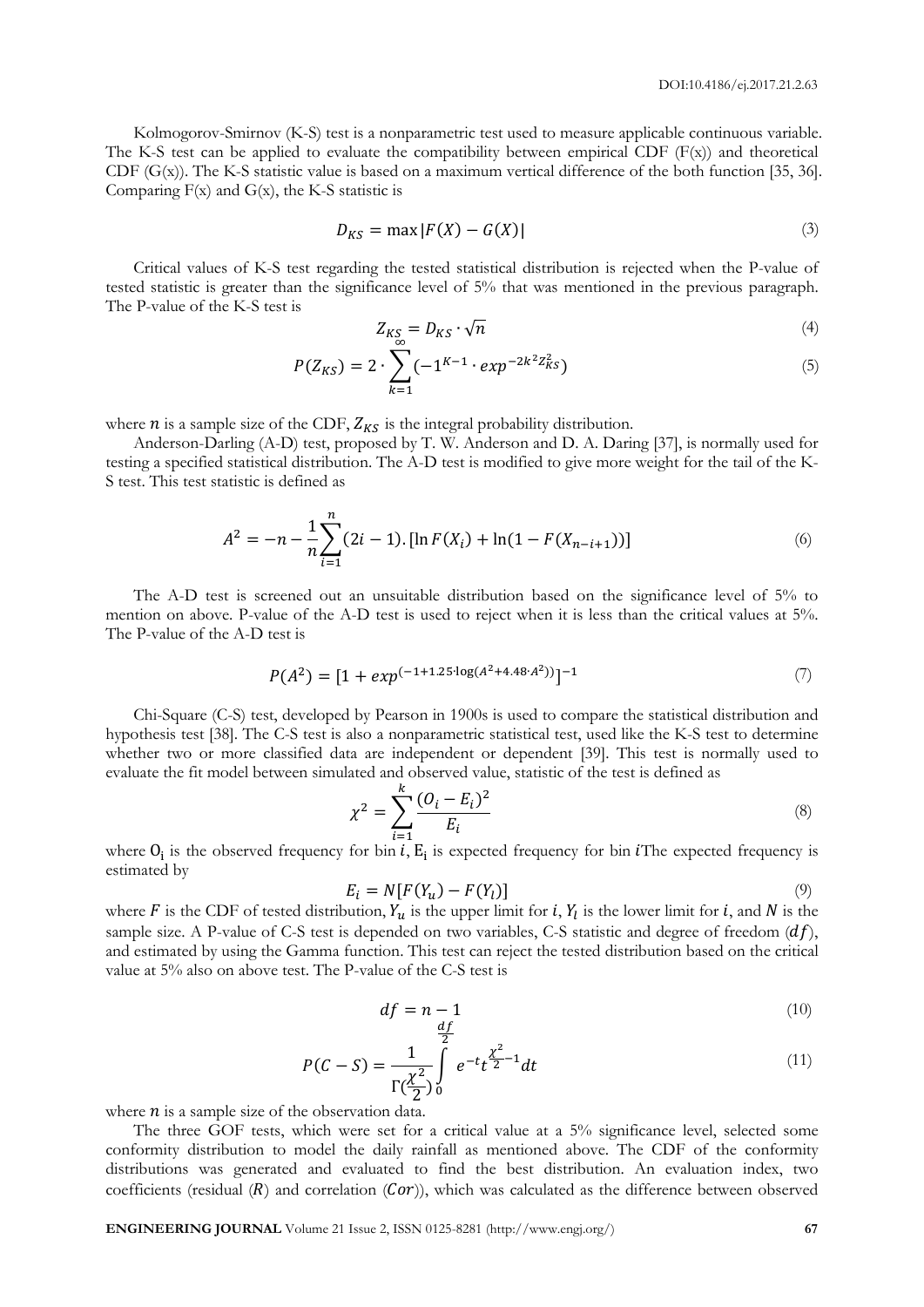CDF represented by ECDF and simulated CDF, was used to assess the best fit simulation distribution [16, 40]. The  $R$  and  $Cor$  coefficient are defined as

$$
R = \frac{\sum_{i=1}^{n} |O_i - E_i|}{n} \tag{12}
$$

$$
Cor = \frac{\sum_{i=1}^{n} (O_i - \overline{O}) \cdot \sum_{i=1}^{n} (E_i - \overline{E})}{\sqrt{\sum_{i=1}^{n} (O_i - \overline{O})^2} \cdot \sqrt{\sum_{i=1}^{n} (E_i - \overline{E})^2}}
$$
(13)

where  $O_i$  is observed data,  $E_i$  is estimated data and  $n$  is a total number of sampling data.

The ranking method for finding the best fit distribution used a ranking number that represents among the nine distributions to create an order number between 1 and 9. The order number is marked on each distribution by using the  $R$  and  $Cor$  coefficient. To identify the order number, the distribution contain the lowest R and the highest Cor, is rank number 1, while the rank number 9 is the highest R, and lowest Cor. The best fit coefficient was calculated by an average of the ranking based on the  $R$ , and Cor coefficient. The best fit probability distribution was identified as the minimum of the best fit coefficient.

#### **4. Results and Discussion**

The methodology mentioned above was applied to 123 rain gauges Thailand, covered 37 years of daily data for the continuous temporal data. According to a results, the cumulative distribution function (CDF) and the probability in the different distributions have shown in the first. Analysis of the results in the middle, a goodness-of-fit test, and a ranking test result were presented. Finally, the best-fit distribution of each rain gauge was shown.

On fitting distribution result, all rain gauges data were fitted by using the nine distributions resulted in CDF. The nine simulated CDFs were compared to ECDF by 95% confidence interval of the ECDF for evaluation. Kolmogorov-Smirnov (K-S), Anderson-Darling (A-D) and Chi-Square (C-S) test was used and analyzed on the nine distributions in each rain gauge to screen an incompatible distribution base on the level of significance. The incompatible distribution was identified by P-value on the significance level at 0.05. Table 3 shows the conformable distribution for selecting this compatible distribution based on the hypothesis test, when the two-thirds of 3 hypothesis tests were acceptable, the tested distribution was selected. On the other hand, unselected distribution was identified in the two-thirds of 3 hypothesis tests are rejected. The best-fit distribution was based on residual  $(R)$  and correlation ( $Cor$ ) coefficient between simulation and observation CDF. For the best model, the minimum value of the  $R$  and the maximum value of the Cor were selected. Summary ranking could be calculated by the average of both coefficients, was used to identify the best-fit distribution. Weibull distribution among the eight distributions was the best model on the acid area. The 123 rain gauges have gotten the results with the processes as above.

The best probability distribution of all rain gauges (Fig. 3) was plotted by using its coordinate based on latitude and longitude. The rain gauge coordinate was used to distribute presented on the spatial map by using the Kriging algorithm [41]. The map was used to show the boundary of fitting distribution. The poorly fitted parameters of the spherical semi-variogram model on the spatial mapping were the nugget variance  $(C_0)$  is 0.01, the partial sill  $(C)$  is 0.04 and the range  $(a)$  is 5.0 degree, are used to analyze. Weibull distribution conforms to 118 stations while 5 rain gauge stations fit to the Gamma distribution. Most of the stations, which are located in the continental area, fitted to the Weibull distribution. The 5 rain gauges accepted with the Gamma distribution are the highest annual rainfall zone that has been influenced by the monsoon and typhoon. Ranong station fitted to the Gamma that is located at the foot of the mountain and affected by the southwest monsoon and the Bengol Cyclone. Also, Phriu Agr and Khlong Yai same as the Ranong station where the location have influenced from the northeast monsoon and typhoon. While the both Nakhon Phanom station located far from the mountain are influenced by the typhoon to get the high annual rainfall and fitted to the Gamma distribution.

The study results can be compared to the several researches that the comparison is only relative as fitted distribution name, while the other components are different such as temporal scale, rainfall event, and location domain. Based on the location in the Phrae province, The 9 rain gauges of the study was fitted by the Weibull distribution, while the previous study these 9 rain gauges was fitted by the Extreme value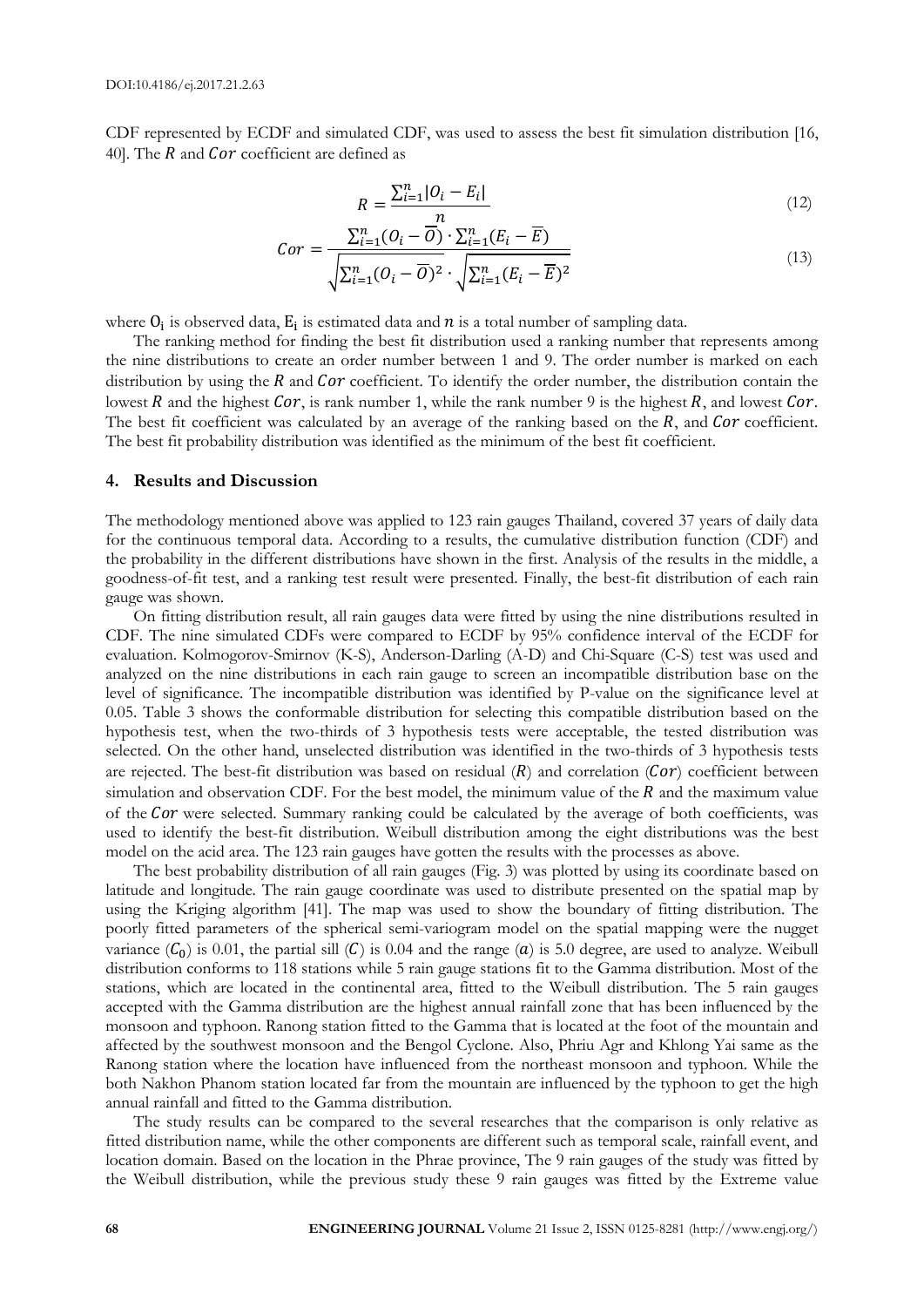distribution [42]. Also, by the contrast, the fitted distribution on the previous study on the north-eastern part was presented by the Leakage distribution that was different to this study [3]. This study results showed the Weibull distribution that fitted to the rain gauge data on the north-eastern part. The results on the southern part was indirectly compared to neighbor area as Malesia that the fitted distribution of the neighbor country was Lognormal [5]. The fitted distribution of this study was the Weibull that contrasted to the previous study.

Generally, the modeling distribution results have gotten an effect from the difference of elevation and location of rain gauges, including monsoon and typhoon. Also, the results will be influenced by terrain and climate change.

#### **5. Concluding Remarks**

Our goal was to consider compatible statistical distribution for daily rainfall data to simulate rainfall intensity. This research indicates that the continue data can be fitted by using probability distribution with a zero-inflated approach. The tested distributions are General Pareto, Exponential, Beta, Gamma, Generalize extreme value, Extreme value, Log-normal, Weibull, and Rayleigh distributions.

We found that a statistical distribution with zero-inflated on Weibull distribution was the most fitted distribution of daily rainfall intensity in Thailand with the goodness of fit score between observed and simulated value based on hypothesis test, maximum correlation (Cor) and minimum residual (R). In the second favorite distribution, the rain gauge stations were fitted by Gamma distribution, located in huge and orographic precipitation zone. In summary rainfall in Thailand, the rain gauge data are greatly influenced by their elevation, terrain and climate change to provide uncertainty on the rainfall distribution.

The scientific approach sufficiently established that the analytical methodology devised and test in this study may be utilized for the identification of the best fit statistical probability distribution of weather parameters. However, our statistical distributions can be used available to the scientific community through the hydrology modeling for use in the rainfall prediction application to water resources management and Meteorology research.

#### **Acknowledgements**

The study cannot be conducted without the data provided from various agencies, e.g., Royal Irrigation Department, Thai Meteorological Department and Land Development Department etc. Kochi University of Technology has been supported in part with Takagi laboratory.

#### **References**

- [1] S. Dan'azami, S. Shamsudin, and A. Aris, "Modeling of rainfall intensity using hourly data," *American Journal of Environmental Sciences*, vol. 6, pp. 238-243, 2010.
- [2] J. Suhaila and A. A. Jemain, "Fitting daily rainfall amount in Malaysia using the normal transform distribution," *Journal of Applied Sciences*, vol. 7, pp. 1880-1886, 2007.
- [3] H.N. Phien, A. Arbhabhirama, and A. Sunchindah, "Rainfall distribution in northeastern Thailand," *Hydrological Sciences-Bulletin*, vol. 25, pp. 167–182, 1980.
- [4] L. S. Hanson and R. Vogel, "The probability distribution of daily rainfall in the United States," in *World Environmental and Water Resources Congress 2008*, Honolulu, Hawaii, USA, May 12-16, 2008, pp. 1- 12.
- [5] J. Suhaila,, K. Ching-Yee,, T. Fadhilah,, F. Hui-Mean,, "Introduction the mixed distribution in fitting rainfall data," *Open Journal of Modern hydrology*, vol. 1, pp. 11-22, 2011.
- [6] E. Ha and C. Yoo, "Use of mixed bivariate distributions for deriving inter-station correlation coefficients of rain rate," *Hydrological Processes*, vol. 21, pp. 3078–3086, 2007.
- [7] F. Famoye and K. P. Singh, "Zero-inflated generalized Poisson regression model with an application to domestic violence data," *Journal of Data Science*, vol. 4, pp. 117–130, 2006.
- [8] C. Thongkamsamut, "The building technological solution for hot humid climate modification in architecture," *International Journal of Renewable Energy*, vol. 5, pp. 11–25, 2010.
- [9] Y. Zhao, C. Wang, and S. Wang, "Impacts of present and future climate variability on agriculture and forestry in the humid and sub-humid tropics," *Climate Change*, vol. 70, pp. 73–116, 2005.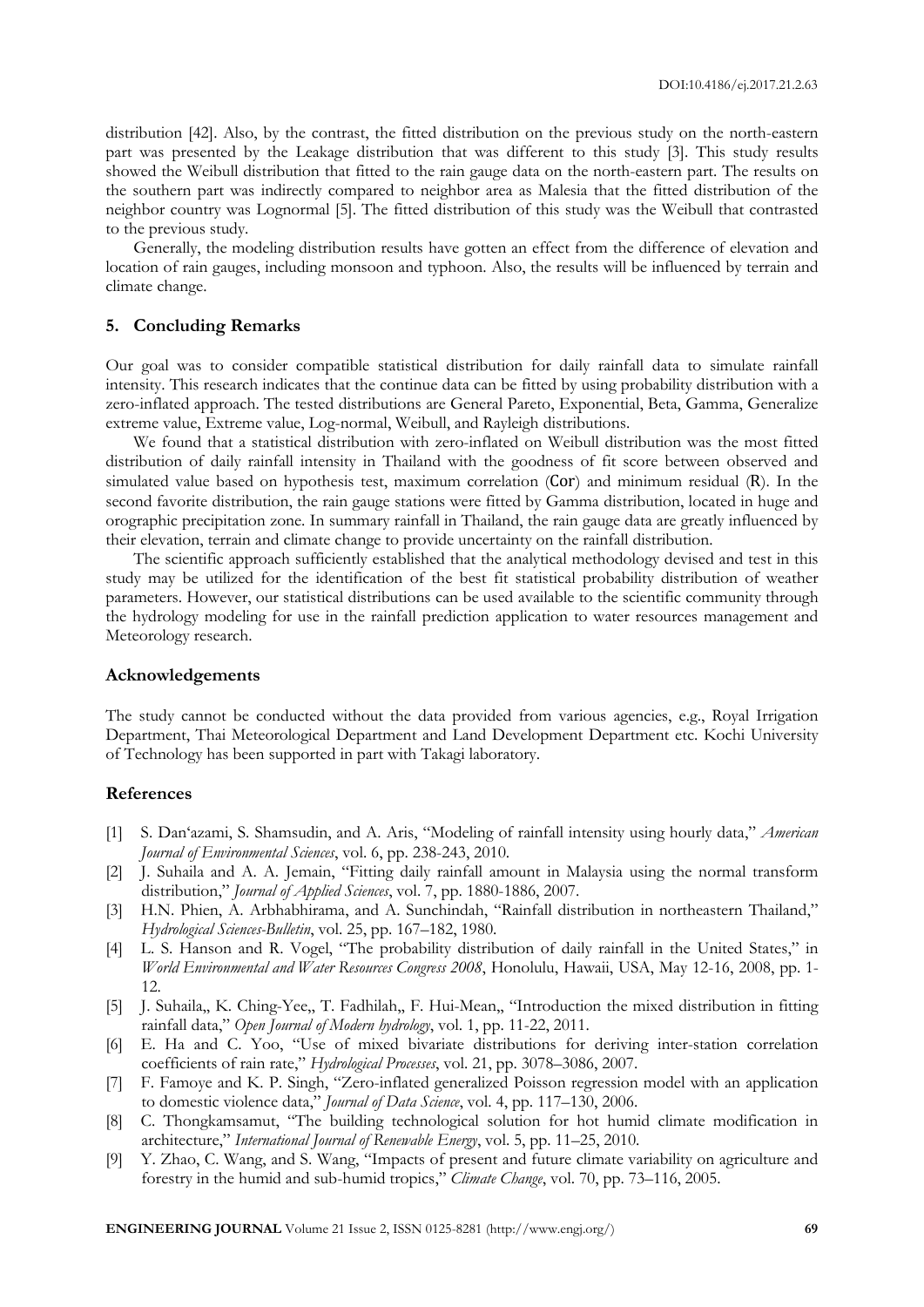- [10] Climatological Centre, "Weather summary in Thailand report," Meteorological Development Bureau Meteorological Department, BKK, Thailand, 2012.
- [11] Y. Y. Loo, L. Billa, and A. Singh, "Effect of climate change on seasonal monsoon in Asia and its impact on the variability of monsoon rainfall in Southeast Asia," *International Journal of Renewable Energy*, vol. 10, pp. 1–7, 2014.
- [12] A. Limsakul, S. Limjirakan, and B. Suttamanuswong, "Asian summer monsoon and its associated rainfall variability in Thailand," *Environment Asia*, vol. 3, pp. 79–89, 2010.
- [13] T. Schneider, T. Bischoff, and G. H. Hang, "Migrations and dynamics of the intertropical convergence zone," *Nature*, vol. 513, pp. 45–53, 2014.
- [14] Climatological Centre, "Tropical cyclones in Thailand historical data 1951-2010 report," Meteorological Development Bureau Meteorological Department, BKK, Thailand, 2011.
- [15] P. A. Harr and J. C. L. Chan, "Monsoon impact tropical cyclone variability," TMRP Report No. 70", World Meteorological Organization, Hangzhou, China, 2005.
- [16] M. A. Sharma and J. B. Singh, "Use of probability distribution in rainfall analysis," *New York Science Journal*, vol. 3, pp. 40–49, 2010.
- [17] S. Dan'azumi, S. Shamsudin, and A. A. Rahman, "Probability distribution of rainfall depth at hourly time-scale," *International Journal of Environment, Earth Science and Engineering*, vol. 4, pp. 1–5, 2010.
- [18] Q. Jiang, "Moist dynamics and orographic precipitation," *Tellus*, vol. 55A, pp. 301–316, 2003.
- [19] E. L. Kaplan and P. Meier, "Nonparametric estimation from incomplete observations," *Journal of the American Statistical Association*, vol. 53, pp. 457–481, 1958.
- [20] A. Picado, C. L. Lopes, R. Mendes, N. Vas, and J. M. Dias, "Storm surge impact in the hydrodynamics of tidal lagoon: the case of Ria de Aveiro," *Journal of Coastal Research*, vol. 65, no. sp1, pp. 796–801, 2013.
- [21] Z. Cai and G.G. Roussas, "Kaplan-Meier estimator under association," *Journal of Multivariate Analysis*, vol. 67, pp. 318–348, 1998.
- [22] A. Atencia, L. Mediero, M.C. Llasat, and L. Garrote, "Effect of radar rainfall time resolution on the predictive capability of a distributed hydrologic model," *Hydrology and Earth System Sciences*, vol. 15, pp. 3809–3827, 2011.
- [23] F. Oriani, J. Straubhaar, P. Renard, and G. Mariethoz, "Simulation of rainfall time series from different climatic regions using the direct sampling technique," *Hydrology and Earth System Sciences*, vol. 18, pp. 3015–3031, 2014.
- [24] J. Mullahy, "Specification and test of some modified count data models," *Journal of Econometrics*, vol. 33, pp. 341–365, 1986.
- [25] D. Lambert, "Zero-inflated poisson regression, with an application to defects in manufacturing," *Technometrics*, vol. 34, pp. 1–14, 1992.
- [26] J. Ngatchou-Wandji and P. Chritophe, "On the zero-inflated count models with application to modelling annual trends in incidences of some occupational allergic diseases in France," *Journal of Data Science*, vol. 9, pp. 639–659, 2011.
- [27] J. Suhaila, K. Ching-Yee, F. Yusof, and F. Hui-Mean, "Effect of zero measurements in rainfall data," *Journal Teknologi*, vol. 63, pp. 35–39, 2013.
- [28] I. J. Myung, "Tutorial on maximum likelihood estimation," *Journal of Mathematical Psychology*, vol. 47, pp. 90–100, 2003.
- [29] S. Geman and C. Hwang, "Nonparametric maximum likelihood estimation by the method of sieves," *The Annals of Statistics*, vol. 10, pp. 401–414, 1982.
- [30] C. Uhler, "Geometry of maximum likelihood estimation in Gaussian graphical models," *The Annals of Statistics*, vol. 40, pp. 238–261, 2012.
- [31] K Huang, S. T. Guo, M. R. Shattuck, S. T. Chen, X. G. Qi, P. Zhang, and B. G. Li, "A maximumlikelihood estimation of pairwise relatedness for autopolyploid," *Heredity*, vol. 114, pp. 133–142, 2015.
- [32] S. E. Fienberg and A. Rinaldo, "Maximum likelihood estimation in log-linear models," *The Annals of Statistics*, vol. 40, pp. 996–1023, 2012.
- [33] A. Maydeu-Olivares, "Goodness-of-fit assessment of item response theory models," *Measurement: Interdisciplinary Research and Perspectives*, vol. 11, pp. 71–101, 2013.
- [34] R. D. Morey and E.J. Wagenmakers, "Simple relation between Bayesian order-restricted and point-null hypothesis tests," *Statistics and Probability Letters*, vol. 92, pp. 121–124, 2014.
- [35] J. Frank and J. Massey, "The Kolmogorov-Smirnov test for goodness of fit," *Journal of the American Statistical Association*, vol. 46, pp. 68–78, 1951.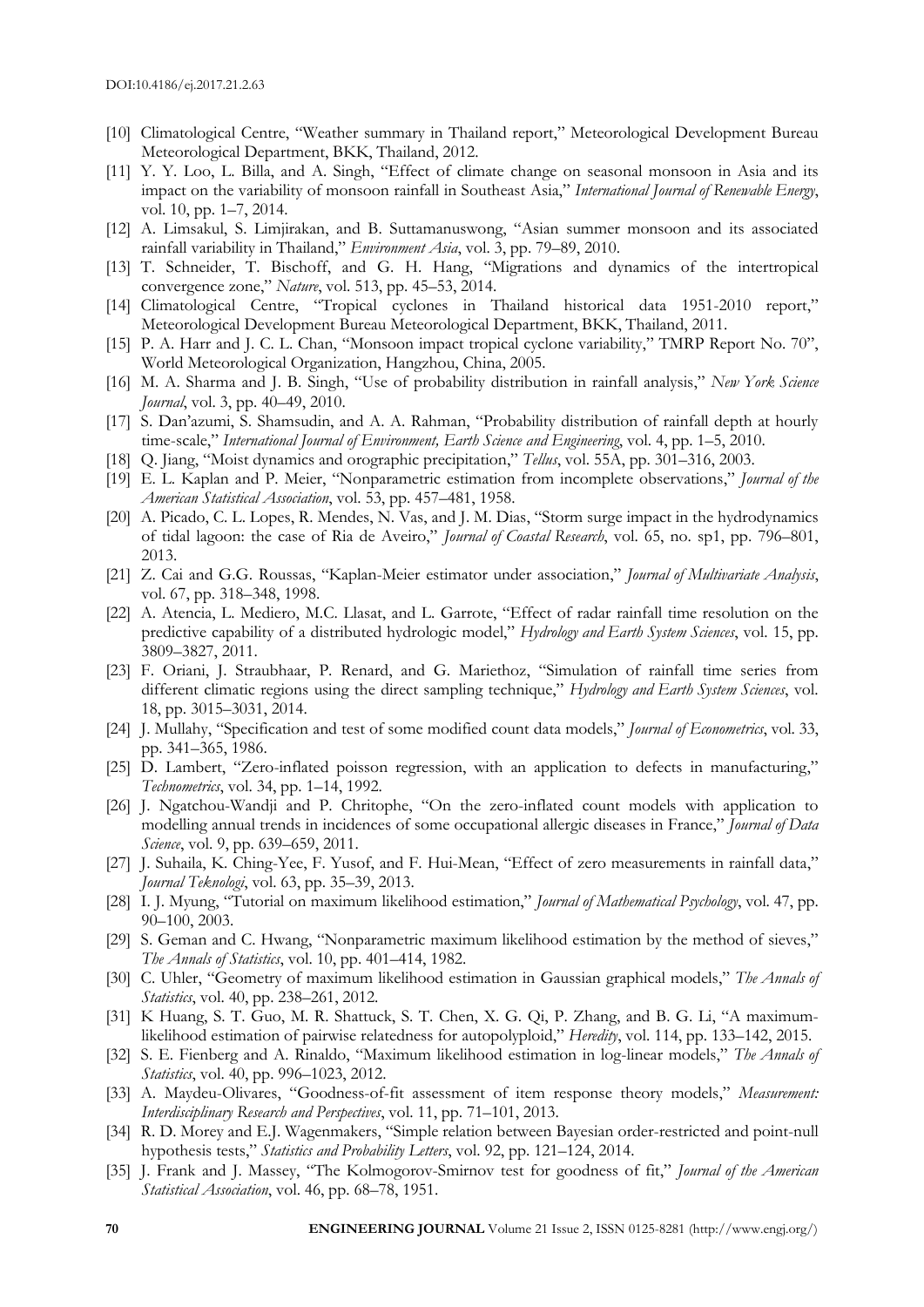- [36] A. Justel, D. Pefia, and R. Zamar, "A multivariate Kolmogorov-Smirnov test of goodness of fit," *Statistics and Probability Letters*, vol. 35, pp. 251–259, 1997.
- [37] T. W. Anderson and D. A. Darling, "A test of goodness of fit," *Journal of the American Statistical Association*, vol. 49, pp. 765–769, 1954.
- [38] R. L. Plackett, "Karl Pearson and the chi-squared test," *International Statistical Review*, vol. 51, pp. 59–72, 1983.
- [39] S. D. Bolboaca, L. Jantschi, A. F. Sestras, R. E. Sestras, and D. C. Pamfil, "Pearson-Fisher chi-square statistic revisited," *Information*, vol. 2, pp. 528–545, 2011.
- [40] D. J. Prosser, J. Wu, E. C. Ellis, F. Gale, T. P. V. Boeckel, W. Wint, T. Robinson, X. Xiao, M. Gilbert, "Modelling the distribution of chickens, ducks, and geese in China," *Agriculture, Ecosystems and Environment*, vol. 141, pp. 381–389, 2011.
- [41] S. Ly, C. Charles, and A. Degre, "Geostatistical interporation of daily rainfall at catchment scale: the use of several variogram models in the Ourthe and Ambleve catchments, Belgium," *Hydrol. Earth Syst. Sci.*, vol. 15, pp. 2259-2274, 2011.
- [42] T. Tingsanchili and F. Karim, "Flood-hazard assessment and risk-based zoning of a tropical flood plain: case study of the Yom River, Thailand," *Hydrological Sciences Journal*, vol. 55, pp. 154–161, 2010.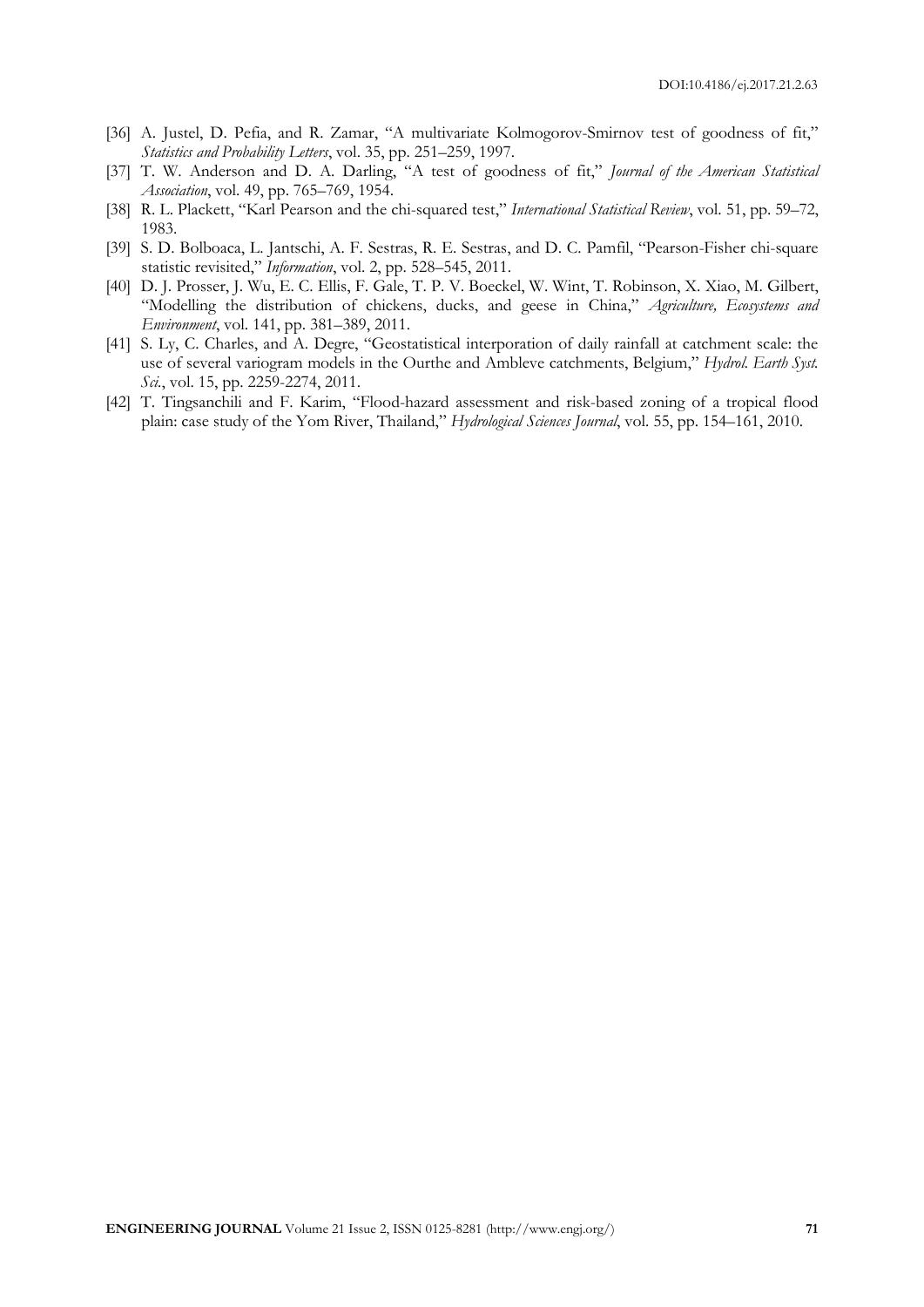## **Appendix I: List of Tables**

| Distribution | <b>CDF</b>                                                                               | Parameter                                                                           |
|--------------|------------------------------------------------------------------------------------------|-------------------------------------------------------------------------------------|
| GP(2P)       | $F(x a, b) = 1 - e^{-\frac{x-a}{b}}$                                                     | $a = shape parameter$<br>$b = scale parameter$                                      |
| Exp          | $F(x a) = 1 - e^{-ax}$                                                                   | $a = mean$                                                                          |
| Beta         | $F(x a, b) = I_{x}(a, b)$<br>$I_x(a,b) = \frac{\int_0^x t^{a-1} (1-t)^{b-1} dt}{B(a,b)}$ | $\binom{u}{b}$ = shape parameter<br>$B = Beta function$<br>$I = Indicator function$ |
| Gamma (2P)   | $F(x a, b) = \frac{b^{-a} \cdot x^{a-1} \cdot e^{\frac{-x}{b}}}{\Gamma(a)}$              | $a = shape parameter$<br>$b = scale parameter$<br>$\Gamma = Gamma function$         |
| Gev          | $F(x a, b, c) = e^{-\left[1 + c(\frac{x-a}{b})\right]^{\frac{-1}{c}}\}$                  | $a = shape parameter$<br>$b = scale parameter$<br>$c = location parameter$          |
| Ev(Type I)   | $F(x a, b) = 1 - e^{-e^{\left(\frac{x-a}{b}\right)}}$                                    | $a = shape parameter$<br>$b = scale parameter$                                      |
| Log Normal   | $F(x a, b) = \Phi\left(\frac{\log(x) - a}{b}\right)$                                     | $a = mean$<br>$b = standard Deviation$<br>(b > 0)                                   |
| Weibull (2P) | $F(x a, b) = 1 - e^{-\left(\frac{x}{b}\right)^a}$                                        | $a = shape parameter$<br>$b = scale parameter$                                      |
| Rayleigh     | $F(x a) = 1 - e^{\frac{-x^2}{2a^2}}$                                                     | $a = shape parameter$                                                               |

Table 1. Description of asymmetric statistical distribution functions.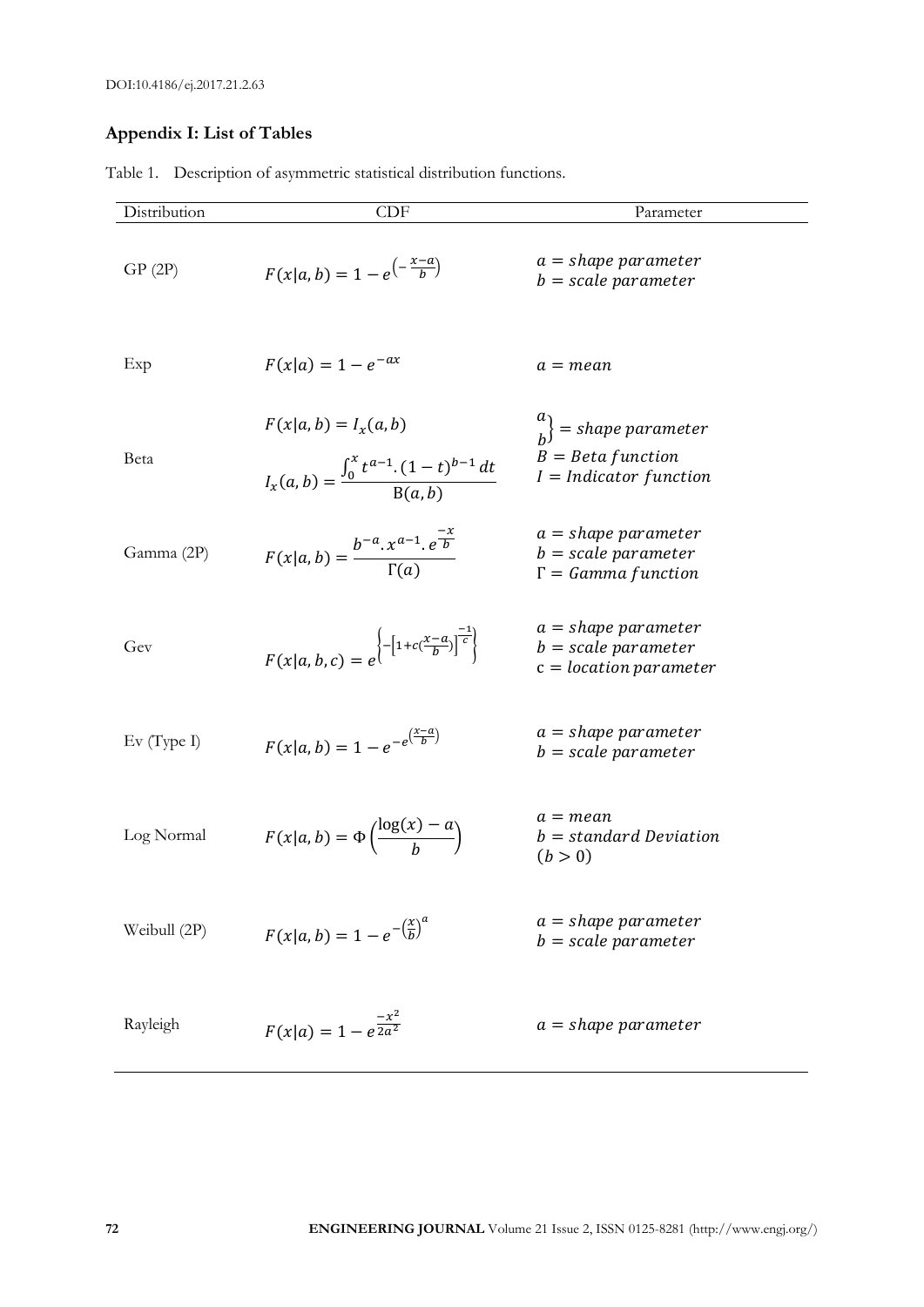Table 2. Mixed distribution functions.

| ZI-CDF                                                                                                                                   |
|------------------------------------------------------------------------------------------------------------------------------------------|
| $F(x) = 1 - \omega + \omega e^{\left(-\frac{x-a}{b}\right)}$                                                                             |
| $F(x) = 1 - \omega + \omega e^{-ax}$                                                                                                     |
| $F(x) = \omega + I_r(a,b) - \omega \cdot I_r(a,b)$                                                                                       |
| $F(x) = \omega + \frac{b^{-a} \cdot x^{a-1} \cdot e^{-x}}{\Gamma(a)} - \omega \cdot \frac{b^{-a} \cdot x^{a-1} \cdot e^{-x}}{\Gamma(a)}$ |
| $F(x) = \omega + (1-\omega)\cdot e^{\left\{ -\left[1 + c(\frac{x-a}{b})\right]^{\frac{-1}{c}} \right\}}$                                 |
| $F(x) = 1 - \omega + \omega e^{-e^{\left(\frac{x-u}{b}\right)}}$                                                                         |
| $F(x) = \omega + (1 - \omega) \cdot \Phi\left(\frac{\log(x) - a}{\omega}\right)$                                                         |
| $F(x) = 1 - \omega + \omega e^{-\left(\frac{x}{b}\right)^{\alpha}}$                                                                      |
| $F(x) = 1 - \omega + \omega e^{\frac{-x^2}{2a^2}}$                                                                                       |
| where                                                                                                                                    |
| $a = shape parameter$                                                                                                                    |
| $b = scale parameter$                                                                                                                    |
| $c = location parameter$<br>$\omega$ = zero – inflation probability                                                                      |
|                                                                                                                                          |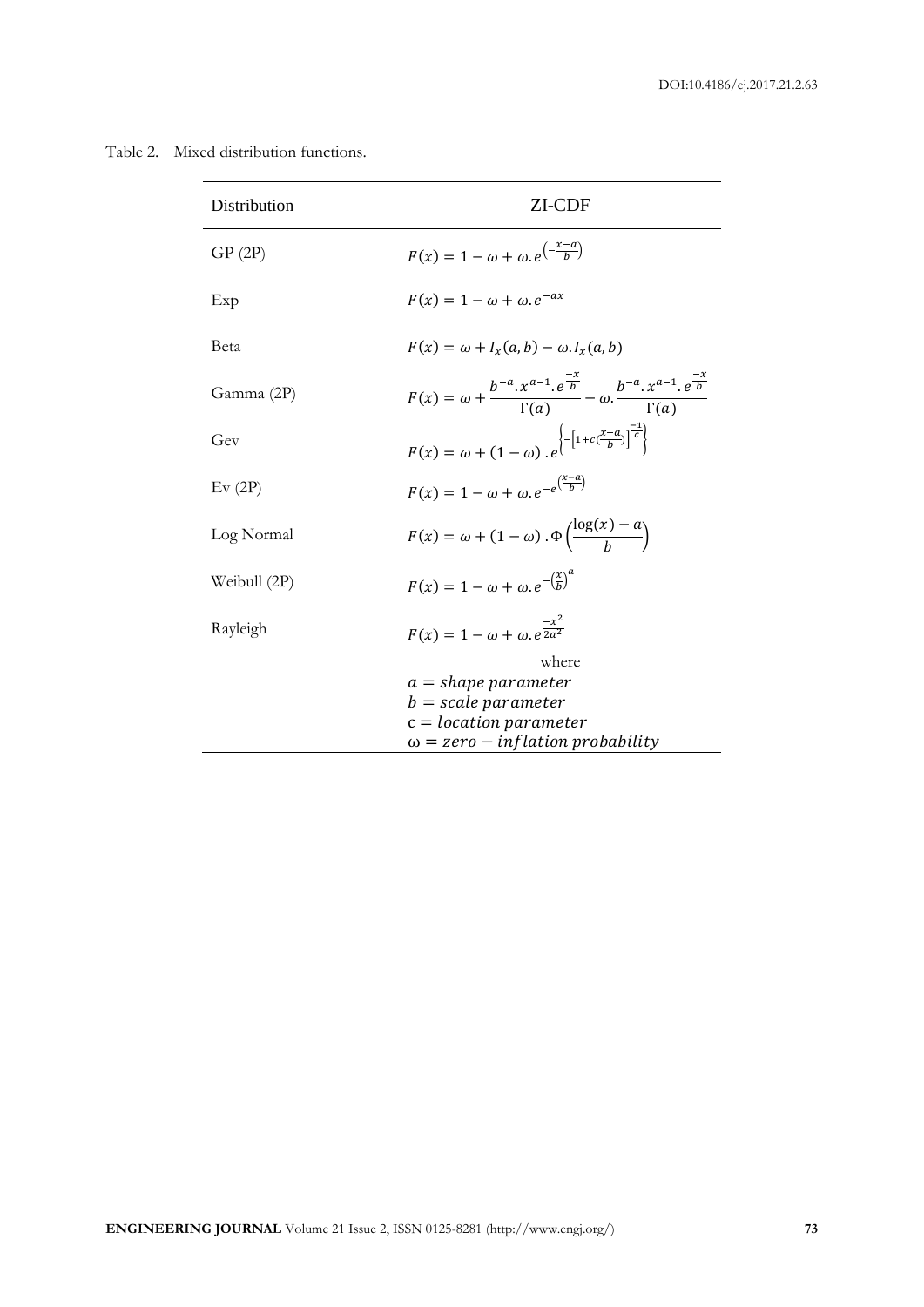| $\rm No$       | station                | code   | Mean,<br>mm | Fit dist. | Inflated | shape | scale  |
|----------------|------------------------|--------|-------------|-----------|----------|-------|--------|
| $\mathbf{1}$   | Mae Hong Son*          | 300201 | 1304.6      | Weibull   | 0.620    | 0.741 | 7.785  |
| $\mathbf{2}$   | Mae Sariang*           | 300202 | 1183.4      | Weibull   | 0.610    | 0.783 | 7.173  |
| 3              | Chiang Rai*            | 303201 | 1744.8      | Weibull   | 0.628    | 0.741 | 10.653 |
| $\overline{4}$ | Chiang Rai Agromet     | 303301 | 1696.5      | Weibull   | 0.626    | 0.732 | 10.199 |
| 5              | Phayao*                | 310201 | 1219.4      | Weibull   | 0.617    | 0.729 | 7.094  |
| 6              | Mae Jo                 | 327301 | 1135.2      | Weibull   | 0.668    | 0.714 | 7.435  |
| 7              | Chiang Mai             | 327501 | 1174.4      | Weibull   | 0.680    | 0.719 | 8.070  |
| $\,8\,$        | Lampang*               | 328201 | 1091.5      | Weibull   | 0.690    | 0.709 | 7.630  |
| 9              | Lampang Agromet        | 328301 | 1161.4      | Weibull   | 0.633    | 0.704 | 6.825  |
| 10             | Lamphun*               | 329201 | 1085.3      | Weibull   | 0.663    | 0.679 | 6.715  |
| 11             | Phrae*                 | 330201 | 1130.2      | Weibull   | 0.687    | 0.688 | 7.576  |
| 12             | Nan*                   | 331201 | 1270.6      | Weibull   | 0.671    | 0.714 | 8.425  |
| 13             | Nan Agromet            | 331301 | 1345.5      | Weibull   | 0.657    | 0.701 | 8.450  |
| 14             | Tha Wang Pha*          | 331401 | 1437.2      | Weibull   | 0.650    | 0.720 | 9.033  |
| 15             | Thung Chang            | 331402 | 1484.4      | Weibull   | 0.598    | 0.716 | 8.077  |
| 16             | Uttaradit*             | 351201 | 1438.5      | Weibull   | 0.681    | 0.675 | 9.329  |
| 17             | Nong Khai*             | 352201 | 1630.7      | Weibull   | 0.652    | 0.693 | 9.987  |
| 18             | Loei*                  | 353201 | 1270.9      | Weibull   | 0.653    | 0.676 | 7.570  |
| 19             | Loei Agromet           | 353301 | 1255.2      | Weibull   | 0.678    | 0.722 | 8.599  |
| $20\,$         | Udon Thani*            | 354201 | 1446.4      | Weibull   | 0.669    | 0.689 | 9.198  |
| 21             | Sakon Nakhon*          | 356201 | 1633.8      | Weibull   | 0.646    | 0.692 | 9.772  |
| 22             | Sakon Nakhon Agromet   | 356301 | 1566.5      | Weibull   | 0.664    | 0.717 | 10.234 |
| 23             | Nakhon Phanom*         | 357201 | 2333.4      | Gamma     | 0.621    | 0.590 | 28.571 |
| 24             | Nakhon Phanom Agromet  | 357301 | 2057.8      | Gamma     | 0.651    | 0.635 | 25.412 |
| 25             | Nongbualumphu          | 360201 | 1384.3      | Weibull   | 0.503    | 0.731 | 6.212  |
| 26             | Sukhothai              | 373201 | 1255.6      | Weibull   | 0.573    | 0.574 | 4.871  |
| 27             | Si Samrong Agromet     | 373301 | 1234.1      | Weibull   | 0.701    | 0.677 | 8.590  |
| 28             | Tak*                   | 376201 | 1074.0      | Weibull   | 0.713    | 0.689 | 7.870  |
| 29             | Mae Sot*               | 376202 | 1470.0      | Weibull   | 0.614    | 0.754 | 8.742  |
| $30\,$         | Bhumibol Dam*          | 376203 | 1077.8      | Weibull   | 0.703    | 0.660 | 7.251  |
| 31             | Doi Muser Agromet Stn. | 376301 | 1346.2      | Weibull   | 0.526    | 0.727 | 6.271  |
| $32\,$         | Umphang*               | 376401 | 1448.9      | Weibull   | 0.550    | 0.802 | 7.749  |
| 33             | Phitsanulok*           | 378201 | 1359.7      | Weibull   | 0.677    | 0.676 | 8.754  |
| 34             | Phetchabun*            | 379201 | 1124.9      | Weibull   | 0.674    | 0.720 | 7.585  |
| 35             | Lom Sak*               | 379401 | 1045.0      | Weibull   | 0.677    | 0.708 | 6.966  |
| 36             | Wichian Buri*          | 379402 | 1229.5      | Weibull   | 0.693    | 0.731 | 8.917  |
| $37\,$         | Kamphaeng Phet*        | 380201 | 1286.8      | Weibull   | 0.611    | 0.718 | 7.219  |
| $38\,$         | Khon Kaen*             | 381201 | 1239.5      | Weibull   | 0.707    | 0.682 | 8.813  |

Table 3. The fit parameter of best fit distribution in each rain gauge.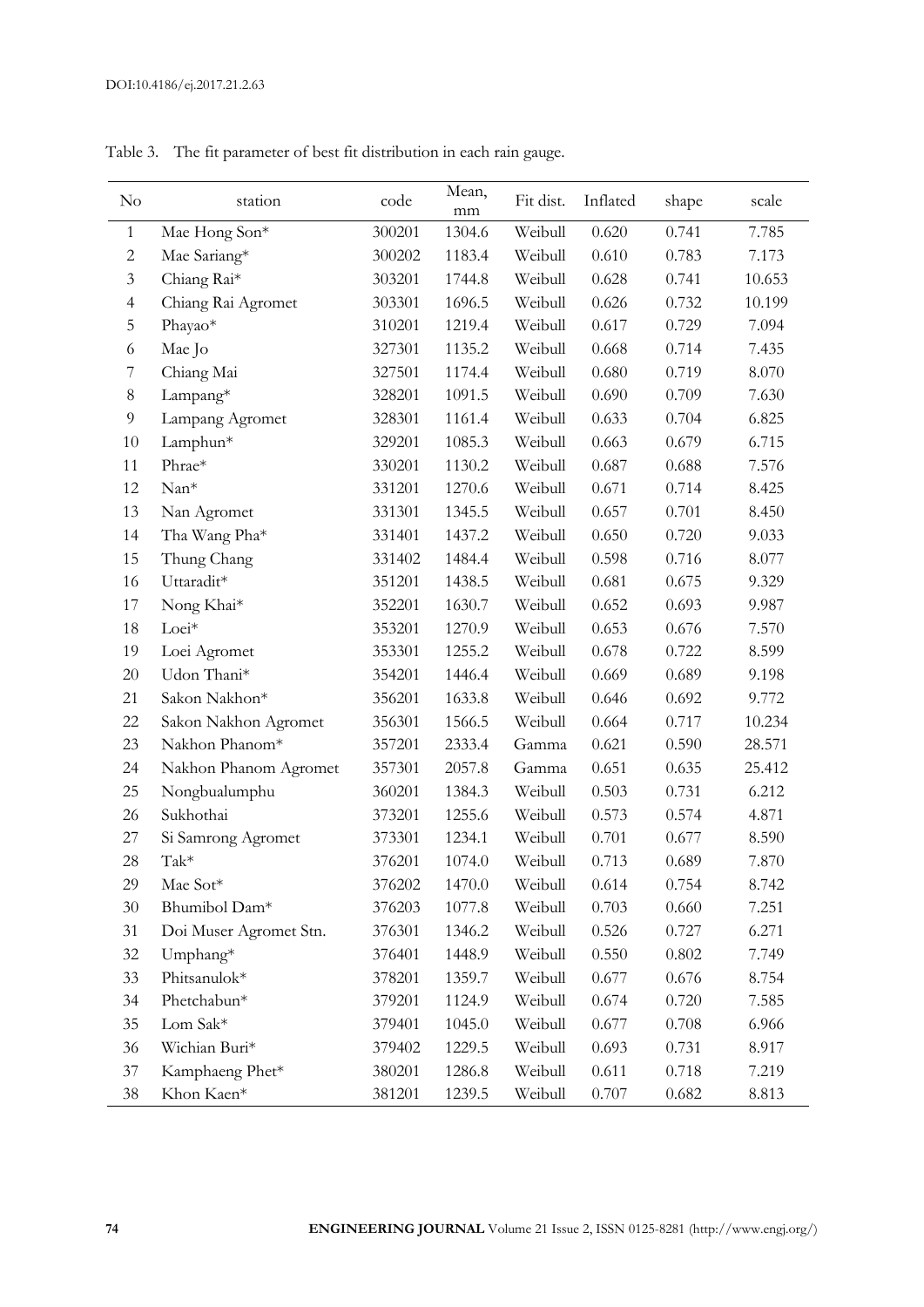| No     | station                  | code   | Mean,<br>mm | Fit dist. | Inflated | shape | scale  |
|--------|--------------------------|--------|-------------|-----------|----------|-------|--------|
| 39     | Tha Phra Agromet         | 381301 | 1187.2      | Weibull   | 0.722    | 0.689 | 8.967  |
| 40     | Mukdahan*                | 383201 | 1512.0      | Weibull   | 0.682    | 0.691 | 10.073 |
| 41     | Pichit Agromet           | 386301 | 1284.1      | Weibull   | 0.592    | 0.679 | 6.537  |
| 42     | Kosum Phisai*            | 387401 | 1249.7      | Weibull   | 0.717    | 0.707 | 9.560  |
| 43     | Kamalasai                | 388401 | 1350.1      | Weibull   | 0.578    | 0.664 | 6.436  |
| 44     | Nakhon Sawan*            | 400201 | 1141.2      | Weibull   | 0.701    | 0.672 | 7.855  |
| 45     | Tak Fa Agromet           | 400301 | 1199.5      | Weibull   | 0.702    | 0.696 | 8.565  |
| 46     | Chai Nat*                | 402301 | 1060.6      | Weibull   | 0.724    | 0.711 | 8.334  |
| 47     | Chaiyaphum*              | 403201 | 1146.8      | Weibull   | 0.721    | 0.685 | 8.655  |
| 48     | Roi Et*                  | 405201 | 1362.1      | Weibull   | 0.699    | 0.694 | 9.652  |
| 49     | Roi Et Agromet           | 405301 | 1348.5      | Weibull   | 0.686    | 0.652 | 8.598  |
| 50     | Ubon Ratchathani Agromet | 407301 | 1611.9      | Weibull   | 0.671    | 0.704 | 10.629 |
| 51     | Ubon Ratchathani*        | 407501 | 1604.9      | Weibull   | 0.673    | 0.704 | 10.605 |
| 52     | Si Sa Ket Agromet        | 409301 | 1458.7      | Weibull   | 0.646    | 0.711 | 8.968  |
| 53     | Ayuttaya Agromet         | 415301 | 1156.7      | Weibull   | 0.547    | 0.733 | 5.655  |
| 54     | Pathumthani Agromet      | 419301 | 1251.5      | Weibull   | 0.530    | 0.667 | 5.365  |
| 55     | Chacherngsao Agromet     | 423301 | 1419.2      | Weibull   | 0.541    | 0.776 | 7.250  |
| 56     | Ratchaburi               | 424301 | 1158.6      | Weibull   | 0.557    | 0.736 | 5.813  |
| 57     | Suphan Buri*             | 425201 | 1040.6      | Weibull   | 0.721    | 0.674 | 7.664  |
| 58     | U Thong Agromet          | 425301 | 1032.9      | Weibull   | 0.726    | 0.685 | 7.848  |
| 59     | Lop Buri*                | 426201 | 1136.8      | Weibull   | 0.722    | 0.712 | 8.920  |
| 60     | Bua Chum*                | 426401 | 1106.7      | Weibull   | 0.710    | 0.698 | 8.117  |
| 61     | Pilot Station*           | 429201 | 1070.8      | Weibull   | 0.664    | 0.701 | 6.804  |
| 62     | Suwanabhum Airport       | 429601 | 1410.0      | Weibull   | 0.453    | 0.664 | 5.200  |
| 63     | Prachin Buri*            | 430201 | 1878.3      | Weibull   | 0.631    | 0.724 | 11.314 |
| 64     | Kabin Buri*              | 430401 | 1629.9      | Weibull   | 0.631    | 0.741 | 10.041 |
| 65     | Nakhon Ratchasima*       | 431201 | 1062.2      | Weibull   | 0.700    | 0.663 | 7.145  |
| 66     | Pak Chong Agromet        | 431301 | 1132.4      | Weibull   | 0.666    | 0.699 | 7.228  |
| 67     | Chok Chai*               | 431401 | 1098.9      | Weibull   | 0.689    | 0.681 | 7.338  |
| 68     | Surin*                   | 432201 | 1398.2      | Weibull   | 0.680    | 0.700 | 9.390  |
| 69     | Surin Agromet            | 432301 | 1429.0      | Weibull   | 0.687    | 0.706 | 9.844  |
| $70\,$ | Tha Tum*                 | 432401 | 1384.0      | Weibull   | 0.694    | 0.690 | 9.595  |
| 71     | Burirum*                 | 436201 | 1371.8      | Weibull   | 0.539    | 0.692 | 6.303  |
| $72\,$ | Nang Rong*               | 436401 | 1208.5      | Weibull   | 0.679    | 0.706 | 8.098  |
| 73     | Aranyaprathet*           | 440201 | 1373.3      | Weibull   | 0.644    | 0.735 | 8.690  |
| 74     | Sa Kaew                  | 440401 | 1531.3      | Weibull   | 0.516    | 0.751 | 7.247  |
| 75     | Kanchanaburi*            | 450201 | 1078.9      | Weibull   | 0.698    | 0.673 | 7.274  |
| 76     | Thong Pha Phum*          | 450401 | 1735.0      | Weibull   | 0.585    | 0.830 | 10.306 |

Table 3. The fit parameter of best fit distribution in each rain gauge (continues).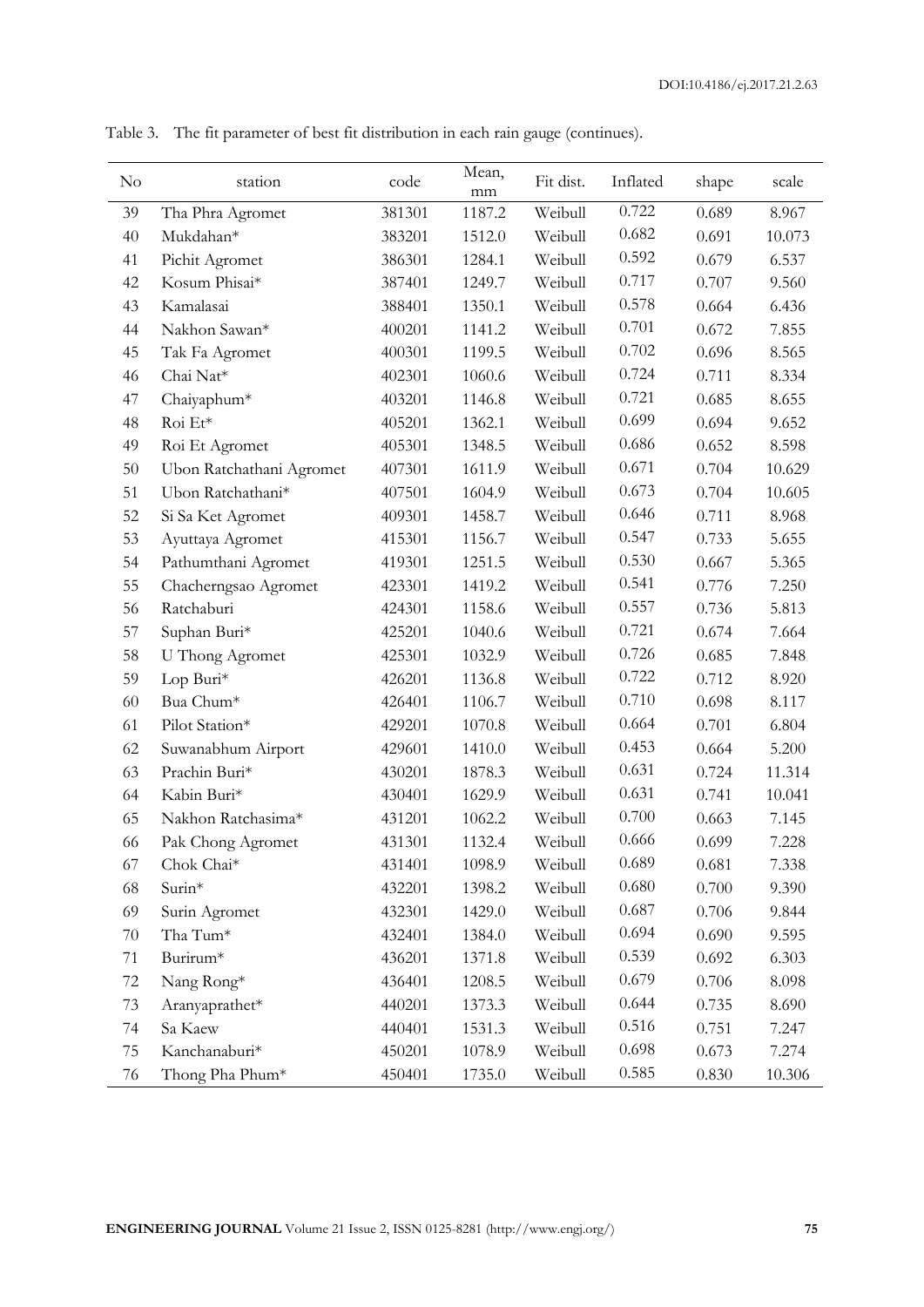| No     | station                          | code   | Mean,<br>mm | Fit dist. | Inflated | shape | scale  |
|--------|----------------------------------|--------|-------------|-----------|----------|-------|--------|
| 77     | Kamphaeng Saen Agromet           | 451301 | 1053.5      | Weibull   | 0.694    | 0.695 | 7.294  |
| 78     | Bangkok Metropolis*              | 455201 | 1589.4      | Weibull   | 0.647    | 0.685 | 9.485  |
| 79     | Klong Toey*                      | 455203 | 1569.5      | Weibull   | 0.610    | 0.636 | 7.820  |
| $80\,$ | Bang Na*                         | 455301 | 1516.4      | Weibull   | 0.663    | 0.692 | 9.518  |
| 81     | Bang Khen*                       | 455302 | 1444.6      | Weibull   | 0.592    | 0.665 | 7.208  |
| 82     | Donmuang                         | 455601 | 1330.3      | Weibull   | 0.691    | 0.720 | 9.519  |
| 83     | Chon Buri*                       | 459201 | 1294.7      | Weibull   | 0.674    | 0.689 | 8.403  |
| 84     | Ko Sichang*                      | 459202 | 1217.1      | Weibull   | 0.718    | 0.689 | 9.096  |
| 85     | Phatthaya*                       | 459203 | 1172.5      | Weibull   | 0.640    | 0.680 | 6.732  |
| 86     | Sattahip*                        | 459204 | 1308.9      | Weibull   | 0.700    | 0.707 | 9.371  |
| $87\,$ | Lam Chabang*                     | 459205 | 1207.8      | Weibull   | 0.584    | 0.641 | 5.588  |
| 88     | Phetchaburi*                     | 465201 | 1046.1      | Weibull   | 0.642    | 0.687 | 6.021  |
| 89     | Rayong*                          | 478201 | 1418.2      | Weibull   | 0.615    | 0.673 | 7.519  |
| 90     | Huai Pong Agromet                | 478301 | 1420.3      | Weibull   | 0.667    | 0.698 | 9.129  |
| 91     | Chanthaburi*                     | 480201 | 2932.5      | Weibull   | 0.542    | 0.718 | 14.128 |
| 92     | Phriu Agromet                    | 480301 | 3199.0      | Gamma     | 0.521    | 0.604 | 30.231 |
| 93     | Prachuap Khiri Khan*             | 500201 | 1140.0      | Weibull   | 0.664    | 0.642 | 6.459  |
| 94     | Hua Hin*                         | 500202 | 984.6       | Weibull   | 0.700    | 0.631 | 6.060  |
| 95     | Nong Phlup Agromet               | 500301 | 1076.8      | Weibull   | 0.655    | 0.647 | 5.983  |
| 96     | Khlong Yai*                      | 501201 | 4635.1      | Gamma     | 0.485    | 0.573 | 43.007 |
| 97     | Chumphon*                        | 517201 | 1923.6      | Weibull   | 0.545    | 0.692 | 8.920  |
| 98     | Sawi Agromet                     | 517301 | 1931.4      | Weibull   | 0.541    | 0.721 | 9.218  |
| 99     | Ranong*                          | 532201 | 4114.7      | Gamma     | 0.466    | 0.612 | 34.461 |
| 100    | Surat Thani*                     | 551201 | 1639.8      | Weibull   | 0.571    | 0.695 | 7.999  |
| 101    | Phunphin Airport                 | 551202 | 1587.0      | Weibull   | 0.573    | 0.699 | 7.813  |
| 102    | Ko Samui*                        | 551203 | 2001.4      | Weibull   | 0.570    | 0.644 | 8.866  |
| 103    | Surat Thani Agromet              | 551301 | 1951.9      | Weibull   | 0.456    | 0.697 | 7.495  |
| 104    | Phra Sang                        | 551401 | 1839.6      | Weibull   | 0.418    | 0.723 | 6.920  |
| 105    | Nakhon Si Thammarat*             | 552201 | 2504.5      | Weibull   | 0.534    | 0.659 | 10.549 |
| 106    | Khanom*                          | 552202 | 2037.2      | Weibull   | 0.377    | 0.650 | 6.212  |
| 107    | Nakhorn Sri Thammarat<br>Agromet | 552301 | 2361.4      | Weibull   | 0.495    | 0.694 | 9.761  |
| 108    | Chawang                          | 552401 | 2081.9      | Weibull   | 0.367    | 0.723 | 7.168  |
| 109    | Phatthalung Agromet              | 560301 | 2087.8      | Weibull   | 0.497    | 0.682 | 8.517  |
| 110    | Takua Pa*                        | 561201 | 3304.4      | Weibull   | 0.446    | 0.730 | 13.352 |
| 111    | Phuket*                          | 564201 | 2261.9      | Weibull   | 0.530    | 0.758 | 11.086 |
| 112    | Phuket Airport*                  | 564202 | 2525.1      | Weibull   | 0.500    | 0.721 | 11.124 |
| 113    | Ko Lanta*                        | 566201 | 2202.4      | Weibull   | 0.506    | 0.733 | 9.949  |
| 114    | Krabi*                           | 566202 | 2267.4      | Weibull   | 0.378    | 0.750 | 8.329  |

Table 3. The fit parameter of best fit distribution in each rain gauge (continues).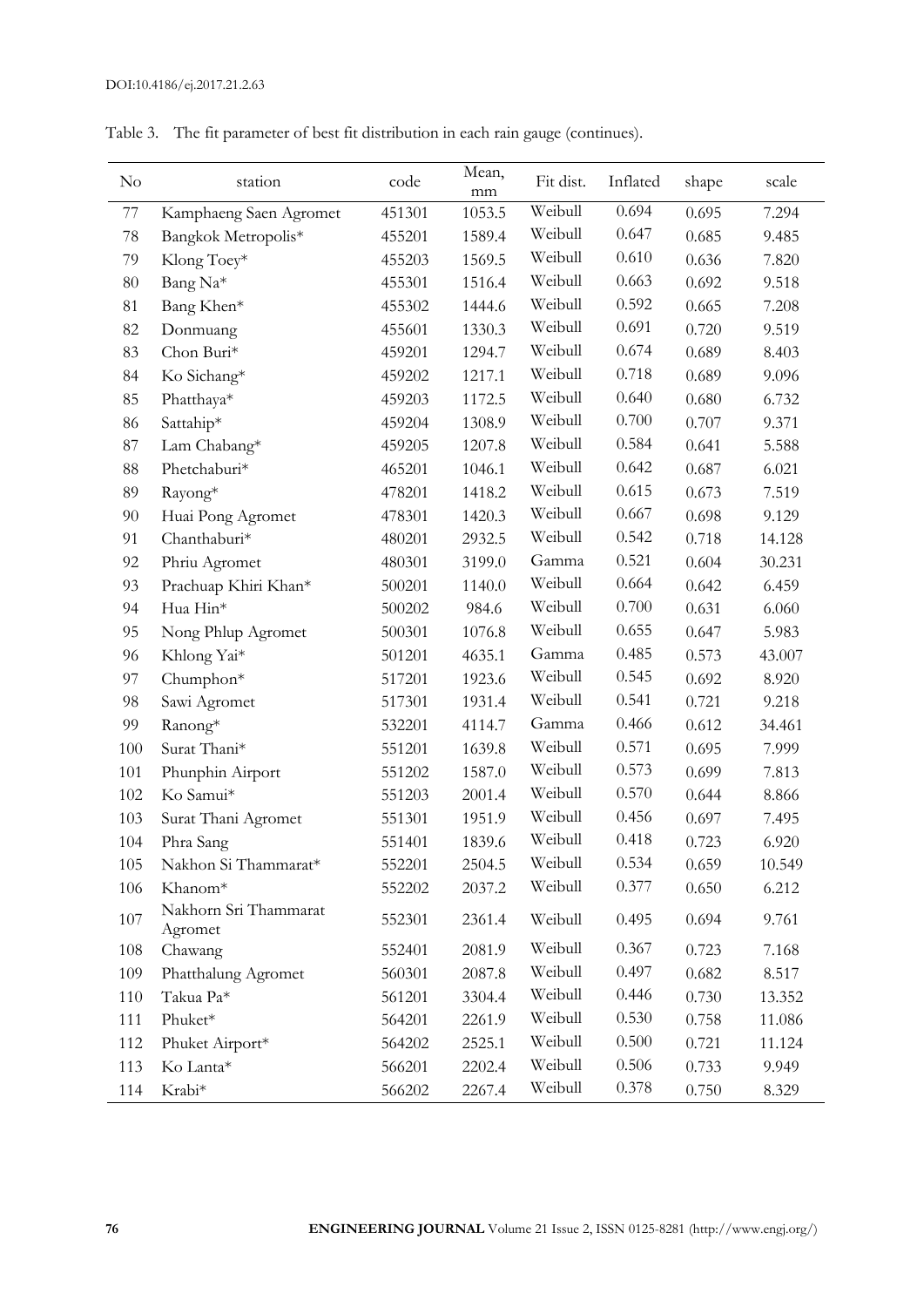| $\rm No$ | station          | code   | Mean,<br>mm | Fit dist. | Inflated | shape | scale  |
|----------|------------------|--------|-------------|-----------|----------|-------|--------|
| 115      | Trang Airport*   | 567201 | 2166.6      | Weibull   | 0.529    | 0.729 | 10.242 |
| 116      | Kho Hong Agromet | 568301 | 2047.6      | Weibull   | 0.555    | 0.678 | 9.467  |
| 117      | Sa Dao           | 568401 | 1735.0      | Weibull   | 0.418    | 0.668 | 5.979  |
| 118      | Songkhla*        | 568501 | 2100.2      | Weibull   | 0.574    | 0.649 | 9.529  |
| 119      | Hat Yai Airport* | 568502 | 1753.7      | Weibull   | 0.552    | 0.676 | 8.008  |
| 120      | $Satun*$         | 570201 | 2239.1      | Weibull   | 0.479    | 0.712 | 9.368  |
| 121      | Pattani Airport* | 580201 | 1868.0      | Weibull   | 0.598    | 0.680 | 9.523  |
| 122      | Yala Agromet     | 581301 | 2181.8      | Weibull   | 0.487    | 0.661 | 8.435  |
| 123      | Narathiwat*      | 583201 | 2518.6      | Weibull   | 0.530    | 0.638 | 10.173 |

Table 3. The fit parameter of best fit distribution in each rain gauge (continues).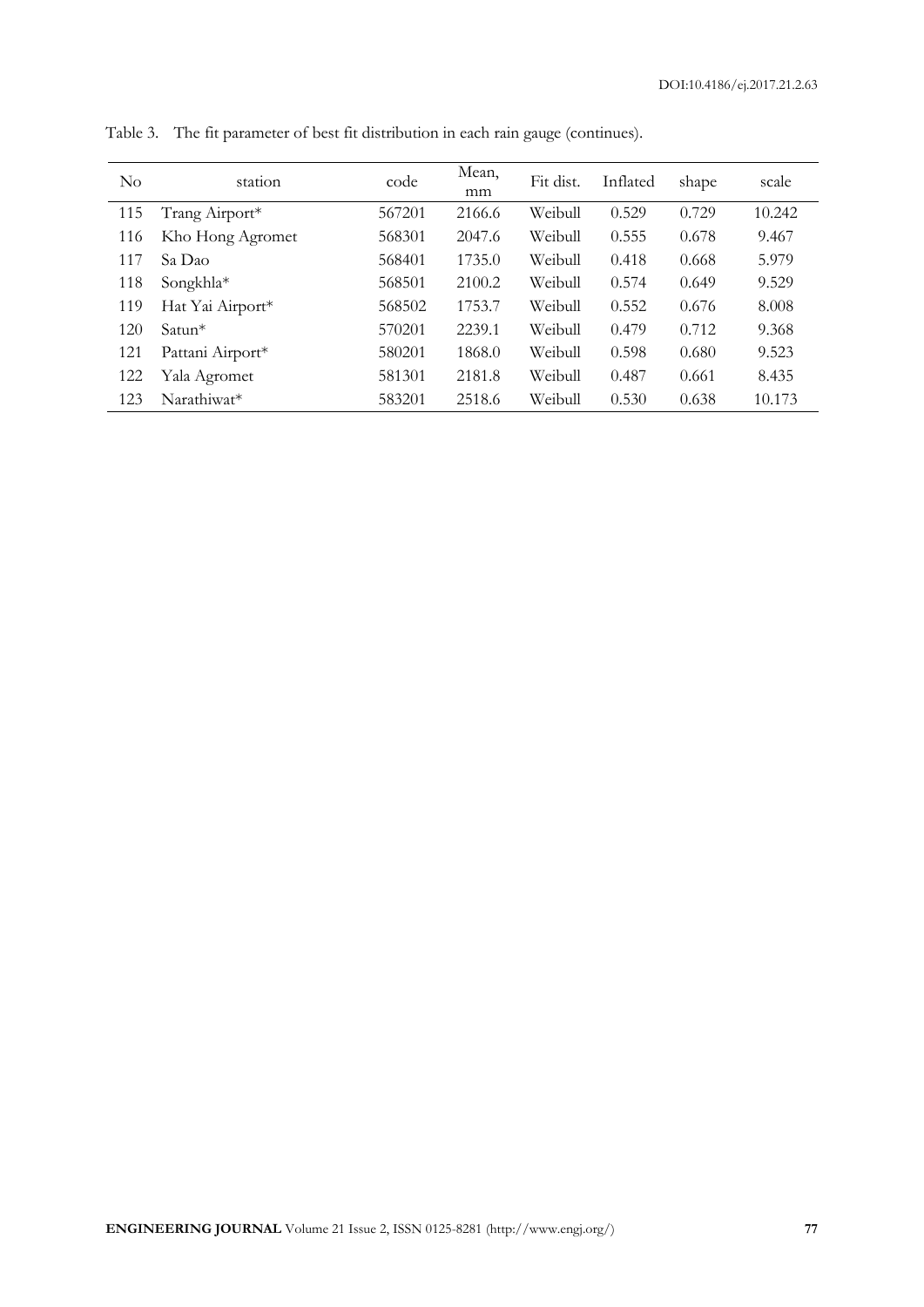



Fig. 1. Map of Southeast Asia, which shows the location and Wind system of Thailand.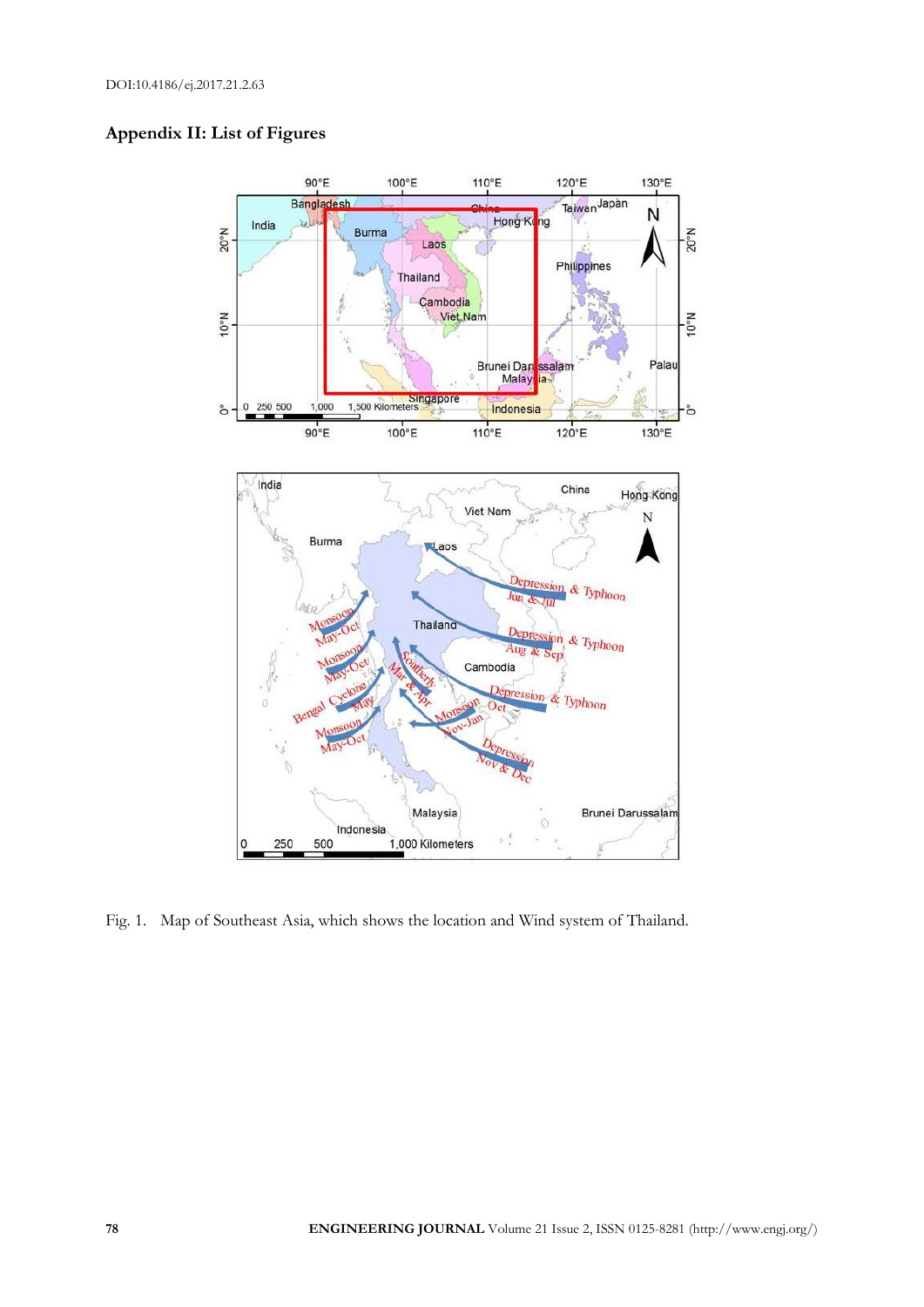

Fig. 2. Location of the 123 rain gauges and annual average rainfall in Thailand.